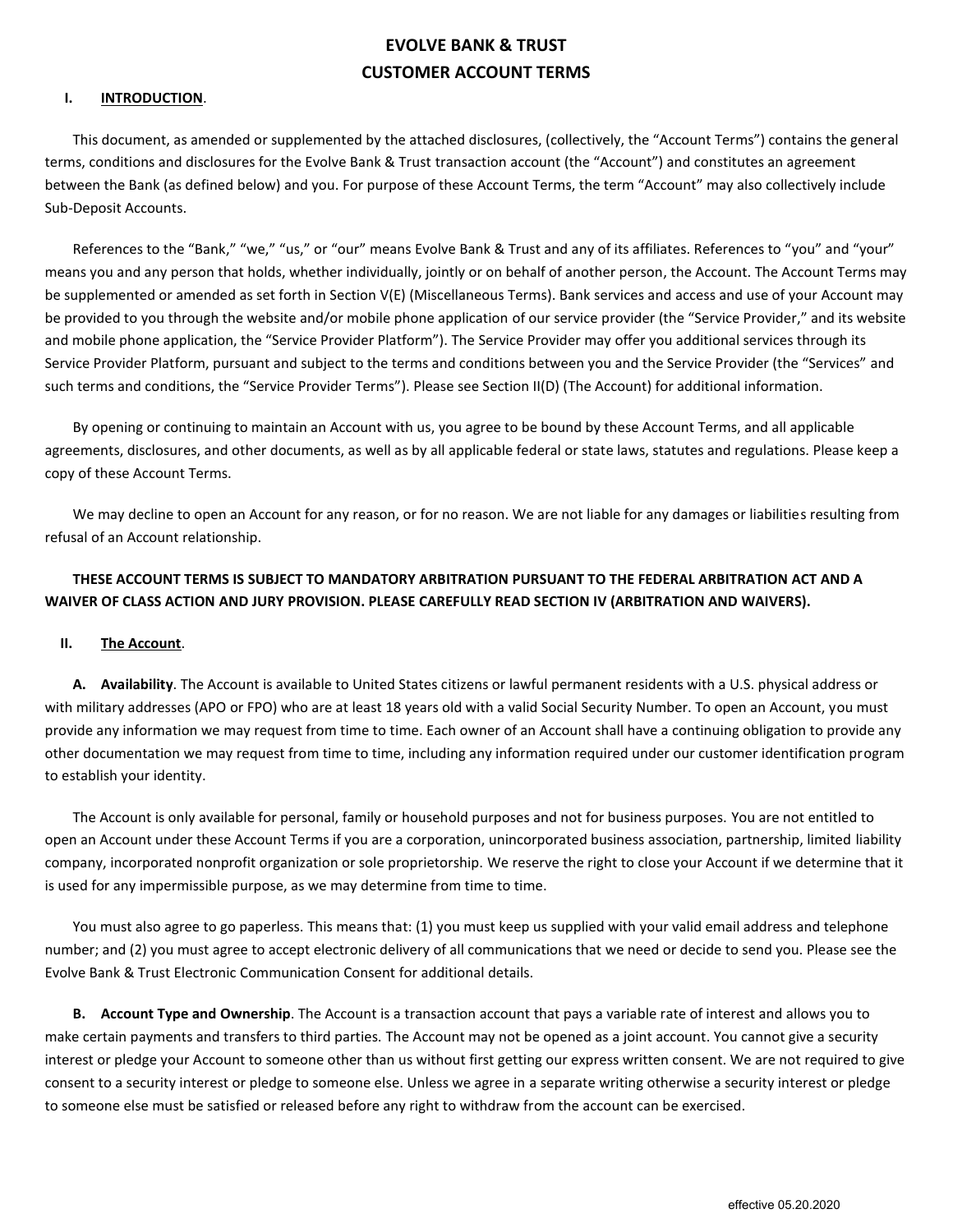**C. Opening an Account**. To open an Account, you must submit to us an application and all information that we may require. To help the government fight the funding of terrorism and money laundering activities, Federal law requires us to obtain, verify and record information that identifies each person who opens an Account. This means that when you open an Account, we will ask for your name, address, date of birth and other information that will allow us to identify you. We may also ask to see other identifying documents, such as a driver's license. If, for any reason, you are unable to provide the information necessary to verify your identity, the Account may be blocked or closed, which may result in additional fees assessed to the Account.

By opening an Account, you agree that we can gather your personal information from one or more consumer reporting agencies, governmental entities and/or other third parties. You also agree that we have the right to access follow-up consumer reports while your Account is open for maintenance, review or collection purposes.

Your Account will not be considered "opened" until it is funded. This means your balance must be at least a penny. Once your account is considered "opened," there is no minimum balance required and no maximum balance limit. However, we may, at our sole discretion and at any time, require a minimum balance and set a maximum balance limit.

**D. Service Providers**. You understand that we have engaged Service Providers to perform a number of services for you under these Account Terms, including, but not limited to, identity verification, compliance monitoring, risk mitigation, managing your transfer instructions and other related services. Service Providers, along with their partners and agents, are the servicer of your Account. In that capacity, Service Provider may act on our behalf, perform our obligations or enforce our rights under these Account Terms. A Service Provider may also offer Services in connection with your Account to allow you to provide us with payment instructions and to view certain Account information using the Service Provider Platform. You understand that any payment instruction or activity performed using the Services shall be deemed authorized and valid and Bank is under no obligation to investigate the instruction or activity.

To the fullest extent permitted by law, we will not have any liability in connection with the Services and disclaim all warranties, either express or implied or statutory, including, but not limited to, any implied warranties of merchantability, fitness for a particular purpose and lack of viruses related to the Services. In no event shall we be liable for: (1) damages caused other than by our own gross negligence or intentional misconduct; or (2) indirect, special, incidental, consequential or punitive damages whatsoever (including, but not limited to, damages for lost profits, disclosure of confidential information, or loss of privacy) arising out of or in any way related to the use of or inability to use the Services, even if we have been advised of the possibility of such damages.

### **III. Using Your Account and Account Disclosures**.

**A. Debit Card**. In connection with your Account, we may (but are not obligated to) issue you a debit card (the "Card") that will automatically link to the Account. If a Card is made available to you, it is subject to a debit card agreement by and between you and us. The Card may be used to initiate withdrawals at ATMs and points of sale and may be used to purchase goods and services. By using your Card, you authorize us and/or our agents to debit your Account. We reserve the right to refuse to make any transfer for security, credit, legal/regulatory, or other reasons, as we determine in our sole discretion. You are responsible for all transactions you authorize using the Card, including any losses, charges, or penalties incurred as a result. You may be charged for your use of the Card at ATMs. The Card is the property of the Bank, and if your Account is closed or your Card privileges are cancelled, you agree to stop using the Card and destroy it.

**B. Linking Accounts**. You may link your bank account at another financial institution ("Linked Account") to your Account in order to transfer funds between your Linked Account and your Account. You represent and warrant: (1) that you have the right to authorize any and all charges and debits to the Linked Account; (2) the Linked Account is held at a depository institution located in the U.S.; and (3) you are individually or jointly the owner of the Linked Account. You will indemnify and hold us harmless from any claims by any person related to the Linked Account, including any other owner of the Linked Account. You are not permitted to link your Account with a credit, debit, gift, or other type of card issued by a third party or another bank. You may deposit funds into or withdraw funds from your Account by using the Service Provider Platform to initiate an Automated Clearing House transfer ("ACH Transfer") to or from the Linked Account. We do not accept requests made otherwise to initiate ACH Transfers. Requests for ACH Transfers to debit the Linked Account that are made before 4:00 PM MT on a business day, shall be considered received on the business day the request is made. Requests for ACH Transfers to debit the Linked Account that are made after 4:00 PM MT on a business day or on a non-business day, shall be considered received the next business day.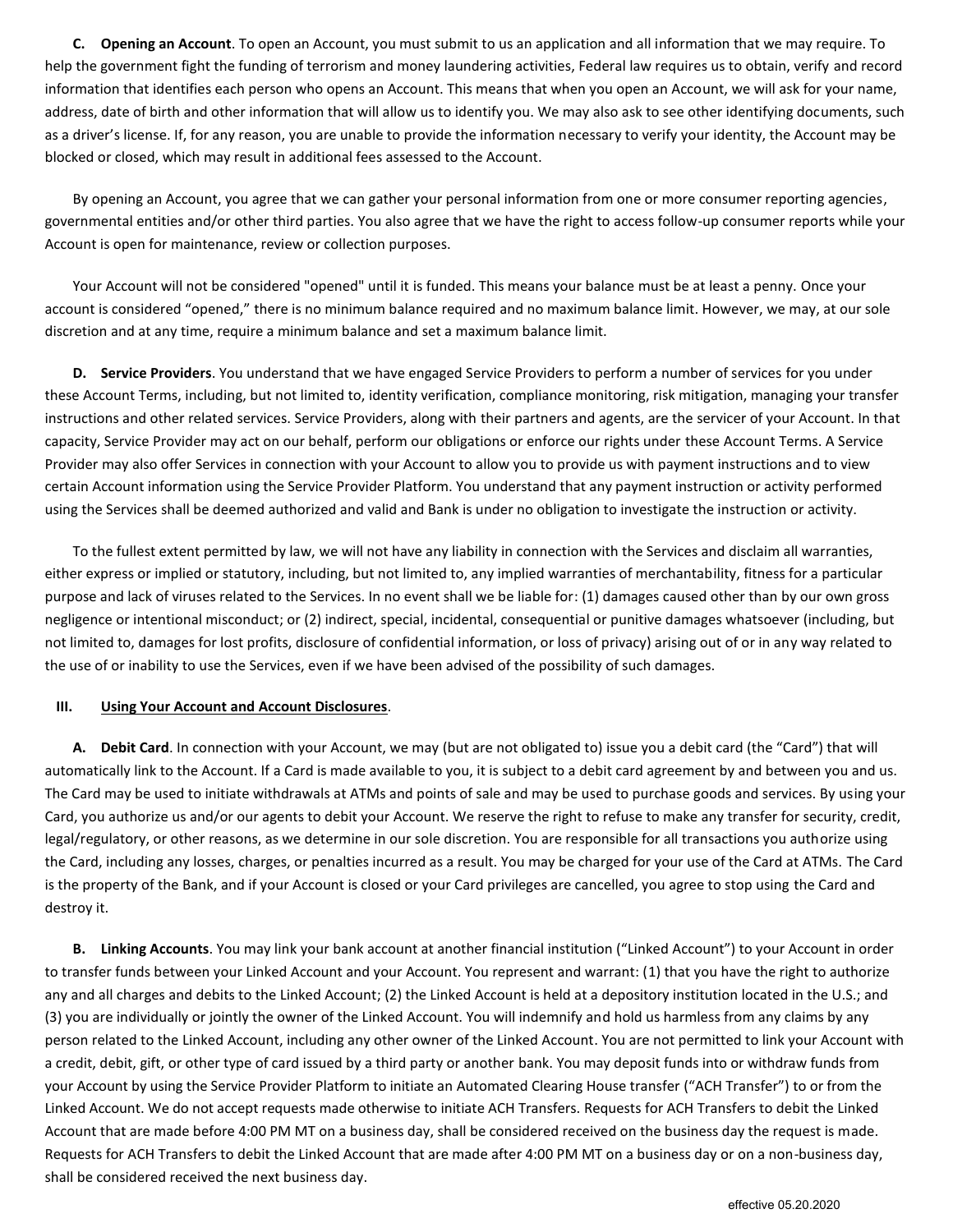**C. ACH Transfer Initiated by an External Bank or Through a Third Party**. You may deposit funds into or withdraw funds from your Account by having an external bank (directly or through a third party) initiate an ACH Transfer to or from your Account at the Bank. The external account that you are depositing funds into or withdrawing funds from must be at an external bank located in the U.S.

**D. Internal Transfer Between Accounts at the Bank**. We may (but are not obligated to) permit you to initiate a transfer of funds between your accounts at the Bank through a Service Provider Platform. We do not accept requests made otherwise to initiate internal transfers.

**E. Deposits**. When you make a deposit, we will act only as your collection agent and will not be responsible beyond the exercise of good faith and ordinary care. All deposits are provisionally credited subject to our receipt of final payment. If a deposit or transfer of funds into your Account is returned or rejected by the paying financial institution for any reason, you agree that we may deduct the amount of the deposit or transfer against your Account, without prior written notice to you.

1. You may make a deposit into your Account by ACH Transfers or any other method we make available to you. You may also arrange for recurring deposits, such as direct deposits, to be made electronically to your Account.

2. Foreign Currency and Cash Deposits. We do not accept any deposits denominated in any foreign currency. We do not accept any deposits in cash, whether in U.S. dollars or any foreign currency. All deposits are considered to be non-cash deposits.

3. If we permit you to deposit a check into your Account, you agree not to deposit a check drawn on the same Account into which the check is being deposited. If available, you also agree not to deposit by ATM, mobile banking check deposit, or by mail any item that is drawn on a foreign bank or that is not denominated in US dollars. We may refuse a deposit, limit the amount of a deposit or return all or a portion of a deposit. We are not responsible for any deposit you mail to us that we do not receive. We will forward any items you deposit for collection to the bank on which the items are drawn. We may give you provisional credit for any item you deposit, which we may revoke at any time if we do not receive final payment for that item. All deposits to your Accounts, regardless of how made, are subject to verification, final payment, and our Deposit Availability Disclosure.

**F.** You may only deposit with us funds that are immediately available, which under applicable law are irreversible and are not subject to any lien, claim or encumbrance.

# **G. Withdrawals**.

1. Except as provided below, you may make withdrawals from your Account up to the available balance in your Account by any means that we make available to you. We may refuse a withdrawal request exceeding the available funds in your Account even if you make a deposit later in the business day after we refuse your withdrawal request. If your available balance is not enough to pay a transaction you make, we may assess an insufficient or unavailable funds fee, regardless of whether we pay the transaction. We may allow withdrawals at any time, but reserve the right to require seven (7) days written notice of intention to withdraw funds from your Account if your Account is a negotiable order of withdrawal (NOW) account.

2. You are not permitted to make withdrawals from your Account by creating a check drawn on your Account. If you attempt to make any transactions with your Account using a credit, debit, gift or other type of card issued by a third party or another bank or by creating a check drawn on your Account, we will reject and/or return the transaction without notice to you and may consider such action to be a violation by you of these Account Terms.

3. Before allowing a transaction, we may request you to provide us with identification, authorization, documentation or other information that we deem necessary. We may refuse a withdrawal if you fail to comply with our request. We may tell you in advance when we are going to refuse a withdrawal request but will not be required to do so.

# **H. Payment Instructions**.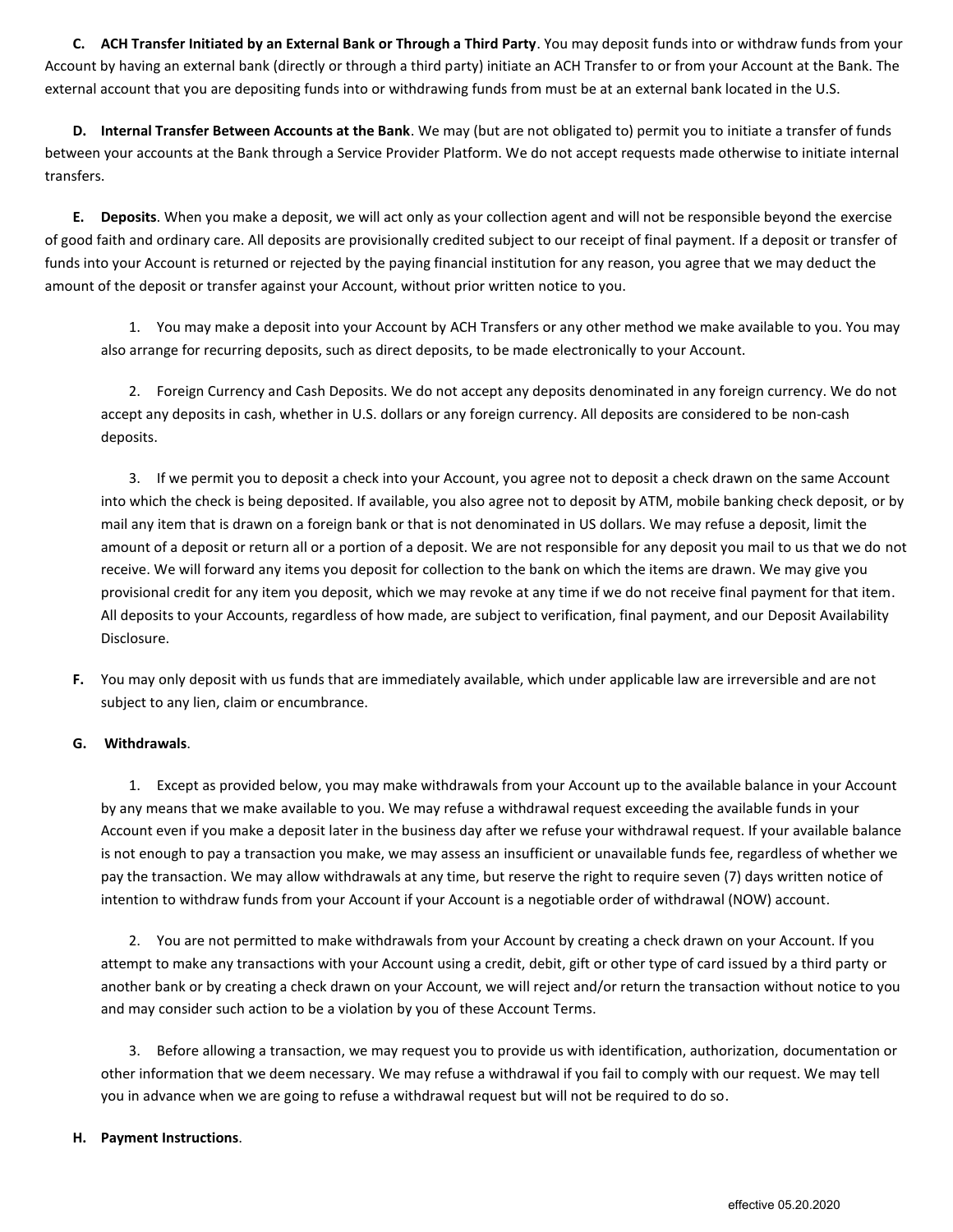1. You agree that any payment instructions received by us (such as requests to withdraw or transfer funds from your Account) through the Service Provider Platform or in connection with your username, passphrase, PIN or mobile device used to access the Service Provider Platform (collectively "Credentials") will be deemed to be authorized by you. The use of any of your Credentials by another person will be as effective as your use of the Credentials, regardless of whether the person affixing the Credential was authorized by you and regardless of the means by which the Credential was affixed. For example, if you provide your username and password used to access the Service Provider Platform to another person and that person uses that information to withdraw funds from your Account, we will deem the withdrawal to be authorized by you. Unless prohibited by applicable law, you agree to hold us harmless and indemnify us for any liability incurred for reasonably acting upon such instructions which bear any of your Credentials. You agree to keep confidential and to take all reasonable precautions and make all reasonable efforts to protect the secrecy of all Credentials issued to you, selected by you, or utilized by you. If any of your Credentials become lost or known to another person, you agree to notify us immediately so that a replacement may be issued. If you believe your Credentials are no longer secure or confidential, or that someone has used your Credentials without your permission, please contact us immediately by emailing support@ternio.io or notifying us through the Service Provider Platform.

2. We may refuse to follow any of your payment instructions if we think they are illegal or potentially harmful to us. If we follow your payment instructions, we may require other security measures to protect us from any losses we may suffer. To the greatest extent permitted by law. you agree to pay us back for any damages or losses (including, but not limited to, the reasonable costs of an attorney) that we suffer if we take an action based on your (or what appears to be your) oral, written or electronic instructions.

### **I. Posting Order of Credits and Debits**.

1. Posting Orders. This section summarizes how we generally post some common transactions to your Account. Posting transactions to your Account impact your Account balance. Posting a credit increases your balance, while posting a debit or hold reduces your balance. Credits include deposits and credits we make. Holds include deposit holds, Card authorizations and holds related to withdrawals and EFTs (as defined below). Debits include withdrawals, transfers, payments, Card transactions and fees.

We use automated systems to process transactions and then to post transactions to your Account. When we process multiple transactions for your Account on the same day, you agree that we may in our discretion determine our posting orders for the transactions and that we may credit, authorize, accept, pay, decline or return credits, debits and holds in any order at our option.

We generally post common transaction as follows. We group the different types of transactions into categories. We use several different categories for holds, credits, and debits. Most categories include more than one transaction type. After the end of the business day, our automated systems assign each transaction received for that day to a category. We generally post all transactions within a category, using the posting order or orders that apply to that category, before we post any transactions assigned to the next category.

First, we start with the balance in your Account at the beginning of the business day, subtract holds from your balance, and make any adjustments from prior days. Next, we generally add available deposits and credits to your balance and then subtract debits from your balance based on the debit category. We subtract debits in a category from your balance in order from the highest to lowest dollar amount, unless specified otherwise herein. The first category of debits to be applied against your balance are certain Card and ATM transactions (e.g., Card transactions and ATM withdrawals and transfers). The debits within this category are subtracted from your balance in date and time order our systems receive date and time information. If we make checks available to you, this category is applied next against your balance. Check posting will be in sequential order based on the check number, and for any check for which the number cannot be read, from highest to lowest amount following the posting of number legible checks. We then subtract from your balance any other types of electronic debits in order from the highest to lowest dollar amount. These debits include ACH Transfers. Finally, we subtract from your balance most fees (such as monthly maintenance fees, overdraft fees, returned item fees, and ATM fees) in order from highest to lowest dollar amount. Some fees may show as "processing" until the next day.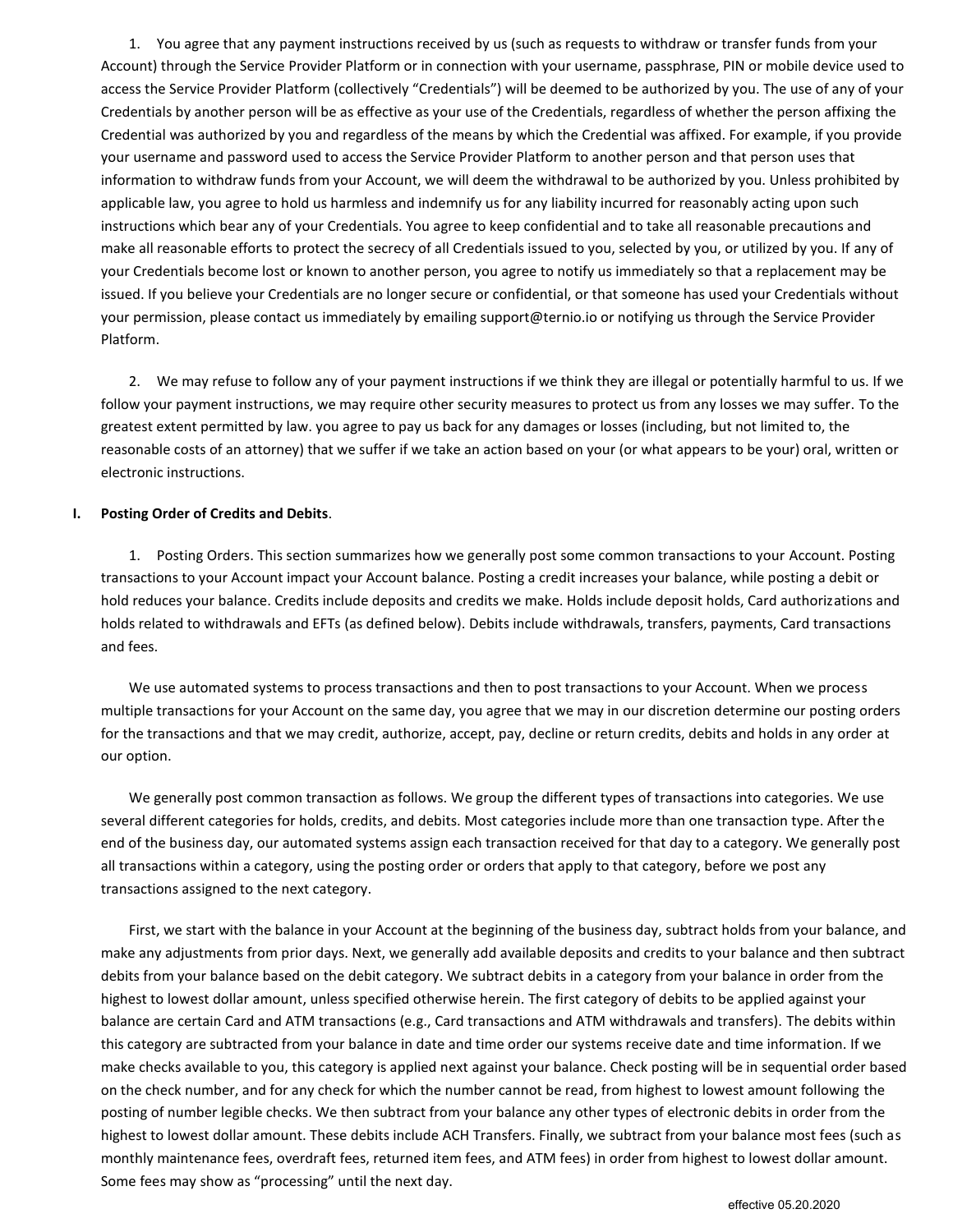2. Changing Posting Orders. You agree that we may determine in our discretion the orders in which we post transactions to your Account. You agree that we may determine in our discretion the categories, the transactions within a category, the order among categories and the posting orders within a category. We sometimes add or delete categories, change posting orders within categories and move transaction types among categories. You agree that we may in our discretion make these changes at any time without notice to you.

3. Posting Orders Determined at End of Day. We receive credits, debits and holds throughout the day. Regardless of when during the day we receive transactions for your Account, you agree that we may treat them as if we received all transactions at the same time at the end of the business day. During the day, we show some transactions as processing. Please note that transactions shown as processing have not been posted yet. The posting order for these transactions is determined at the end of the day, with the other transactions we receive for that day and based on the category. We do not always receive debits on the same day that you conduct them. We generally post credits and debits to your Account, and report them on your statement, in a different order than the order in which you conduct them or we receive them.

4. Overdraft Fees. We generally determine at the time we post a debit to your Account whether it creates an overdraft and whether an overdraft or returned item fee applies. You should note that sometimes we authorize a transaction at a time when you have enough available funds to cover it, but because other transactions post before it and reduce your balance, the transaction creates an overdraft when we post it to your Account. You can avoid fees for overdrafts and returned items by making sure that your Account always contains enough available funds to cover all of your transactions. When your Account balance includes some funds that are subject to a hold, dispute or legal process, you should note that those funds are not available to cover your transactions. Our posting orders can impact the number of overdraft fees we charge you when you do not have enough available funds to cover all of your transactions. When several debits arrive the same business day for payment from your Account and you do not have enough available funds in your Account to cover all of the debits we receive for that day, you understand that some posting orders can result in more overdrafts, and more fees for overdraft items and returned items, than if we had used other posting orders. You agree that we may in our discretion choose our posting orders, and also change them from time to time, regardless of whether additional fees may result. When your Account balance includes some funds that are not available at the time that we post a debit, and you do not have enough available funds in your Account to cover the debit, the debit results in an overdraft and we generally charge you an overdraft fee or returned item fee for the debit. We do not show holds or distinguish between available and unavailable funds in your Account balance on your statement.

5. Certain Transactions Made After Business Day Ends. During processing, we generally include in your Account balance some transactions that you make after the business day cut-off, but before the end of the calendar day. Deposits are made available based on Section VIII (Deposit Availability Disclosure). We generally subtract from your Account balance the following debits, when the transaction occurs after the cutoff time for the business day, but during the same calendar day: cash withdrawals made at an ATMs and any credit-push ACH Transfers of EFTs.

**J. Insurance Coverage**. The Federal Deposit Insurance Corporation ("FDIC") insures deposits according to the ownership category in which the funds are insured. Not all accounts may be insured. Unless otherwise stated by us or the FDIC, the Account is insured by the FDIC up to the standard maximum deposit insurance amount per depositor, per FDIC-insured bank, and per ownership category (the "Standard Insurance Amount" or "SIA"). For purposes of determining the SIA applicable to your Account, you need to consider all accounts that you also hold at the Bank. To determine SIA applicable to your Account with us and for any other FDIC insurance requirements that may apply, please visit the FDIC's website at www.fdic.gov/deposit/deposits or call the FDIC directly at 1-877- ASKFDIC (1-877-275-3342). You can also use the FDIC's Electronic Deposit Insurance Estimator (EDIE) at [www.fdic.gov/edie.](http://www.fdic.gov/edie) Please see subsection L below for additional information regarding FDIC insurance coverage for Sub-Deposit Accounts.

**K. Court Processes and Claims Against your Account**. If we receive a levy, attachment, or other legal process against you or any party to your Account, we may refuse to permit withdrawals or transfers from your Account until the legal process is dismissed or satisfied. Any levy, attachment, or other legal process will be subject to our right of set-off and security interest. You are responsible for any losses, costs, or expenses we incur as a result of any dispute or legal proceeding involving your Account. If we receive a claim against the funds in your Account, or if we know of or believe that there's a dispute as to the ownership or control of funds in your Account, we may, in our discretion: (1) place a hold on your Account and refuse to pay out any funds until we're satisfied that the effective 05.20.2020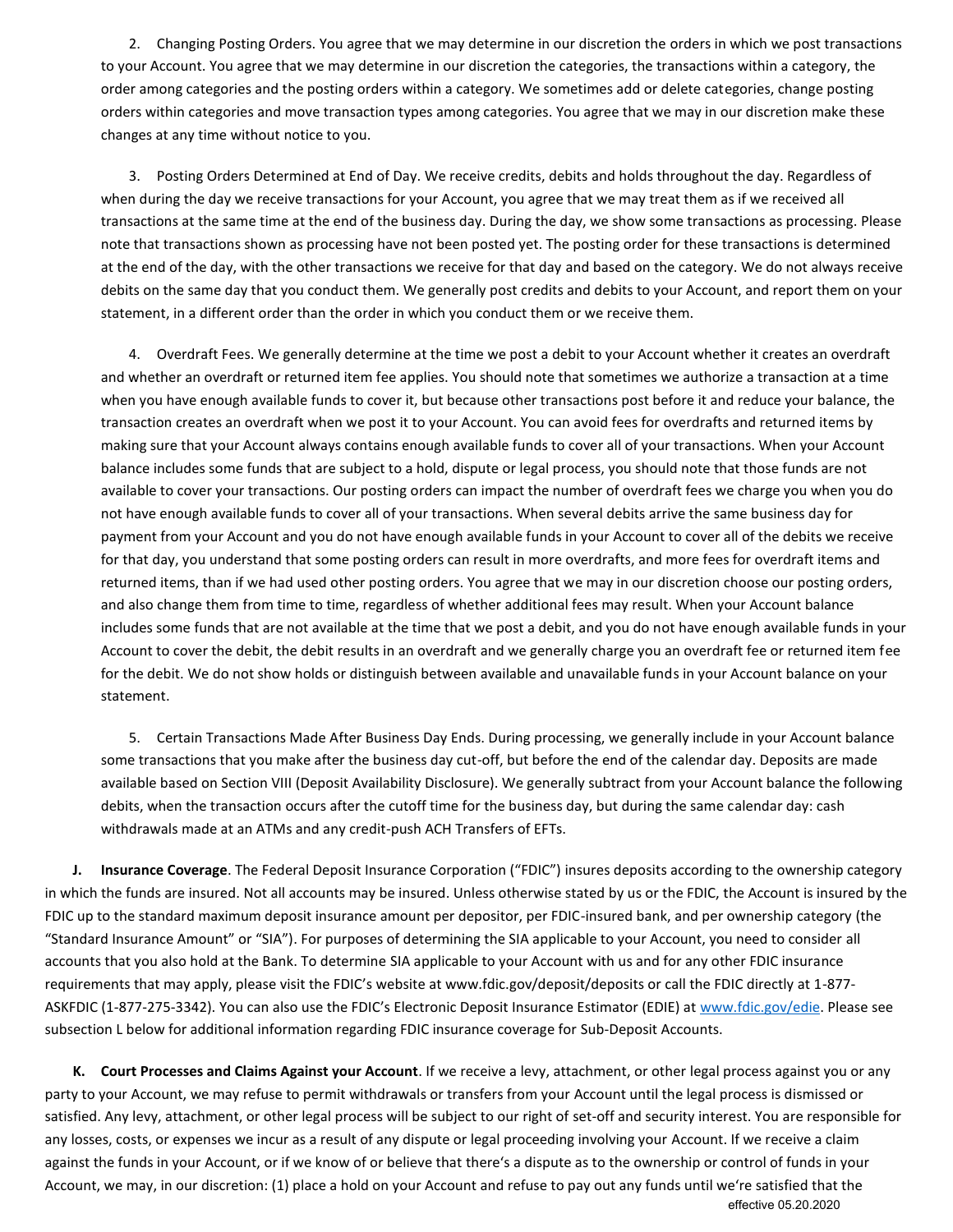dispute is settled; (2) close your Account and send the balance to the named account holder(s); (3) require a court order to act; or (4) take any other action we feel is necessary to protect us. We will not be liable to you for taking any such action.

**L. Statements**. We will deliver or make available to your periodic statements for your Account at least four (4) times a year, unless your Account is determined to be inactive. The Account statement will describe payments or transfers made in connection with your Account. You agree to notify us promptly if you do not receive your statement by the date you normally would expect to receive it. Your periodic statement may be accompanied by items or a facsimile of those items listed on the statement, unless the item or an image of the item is unavailable for any reason. You agree that the statement and items all have been delivered or made available to you in a reasonable manner. We will not be responsible for any indirect, special or consequential damages under any circumstances for our inability to provide copies of an item. Our liability, if any, will not exceed the face amount of an item in question.

Our records regarding your Account will be deemed correct unless you timely establish with us that we made an error. You are obligated to examine your Account statement promptly and carefully to determine if there were any errors, unauthorized transactions or any other improper or disputed transactions on your Account (collectively referred to as "Exceptions"). You must notify us within thirty (30) days after we have sent or made your Account statement available to you of any Exception on your Account. You must notify us within six (6) months after we have sent or made your Account statement available to you if you identify any unauthorized, missing or altered endorsements on your items. Electronic fund transfers are subject to different time periods for notification of errors. Please refer to Section VII (Electronic Fund Transfer Disclosure) for information regarding erroneous electronic fund transfers. If you fail to notify us of an Exception within the time frames specified herein, your Account statement will be considered correct. We will not be liable for the Exceptions in this Account statement. Except as provided by applicable law, you also agree that we will not be required to reimburse you for any Exceptions caused by your own negligence. If you timely report an Exception, we will investigate the Exception. After you submit a claim under this subsection, we may require you to: (1) complete and return a form detailing the Exception; (2) provide us with any and all requested documents we may require; (3) notify law enforcement; and (4) cooperate fully with us in our investigation. We may reverse any credit we make available to your Account resulting from the Exception claim if you fail to cooperate with us in our investigation or recovery efforts, or if we determine the transaction was authorized. You agree to repay us promptly any amount credited to your Account in error, and you authorize us to debit your Account to obtain payment of any erroneous credit. Different rules may apply to electronic fund transfers. For specific information on unauthorized electronic fund transfers, please refer to Section VII (Electronic Fund Transfer Disclosure).

**M. Sub-Deposit Accounts**. We will, from time to time, place your funds provided to us in a deposit account or omnibus custody account ("Sub-Deposit Account") with other depository institutions (each an "Insured Depository Institution"). You will not be charged a fee for our placement of your funds or in connection with the Sub-Deposit Account. We also will act as the agent/custodian with respect to your Sub-Deposit Account pursuant to this subsection. You consent to us placing funds with Insured Depository Institutions. If you do not consent to our placement of funds with Insured Depository Institutions, you should not open an Account or deposit funds with us.

The Sub-Deposit Account will be established by an Insured Depository Institution that has entered into agreements with us. Your funds in the Sub-Deposit Account will bear the interest rates and APY you have agreed to with us (if any). All payments with respect to the Sub-Deposit Account by the Insured Depository Institutions will be made to us, and we will credit the funds to your Account.

Your only rights with respect to the Sub-Deposit Account is to demand we repay you all amounts in your Account, including those transferred to the Sub-Deposit Account. The Sub-Deposit Account may not be transferred to another institution, except by us or the Insured Depository Institution. You may terminate our role as your agent/custodian and our ability to deposit funds you provide us in the Sub-Deposit Account. Any termination will result in a return of funds in accordance with law and closing of your Account and any Sub-Deposit Account opened specifically for you.

When we place funds with Insured Depository Institution and act as your agent with respect to the Sub-Deposit Account, we will ensure the records of the Insured Depository Institution are in our name, as agent or custodian. The funds deposited in the Sub-Deposit Account will be FDIC insured to the same extent as if such funds were held in the Account with us. In other words, the depositing of your funds into the Sub-Deposit Account will not otherwise increase your FDIC deposit insurance coverage. You will not receive any written confirmation of the establishment of the Sub-Deposit Account or transfer of funds to the Sub-Deposit Account; instead, we will maintain records clearly indicating the transfer and beneficial ownership of the Sub-Deposit Account. You must immediately report to us any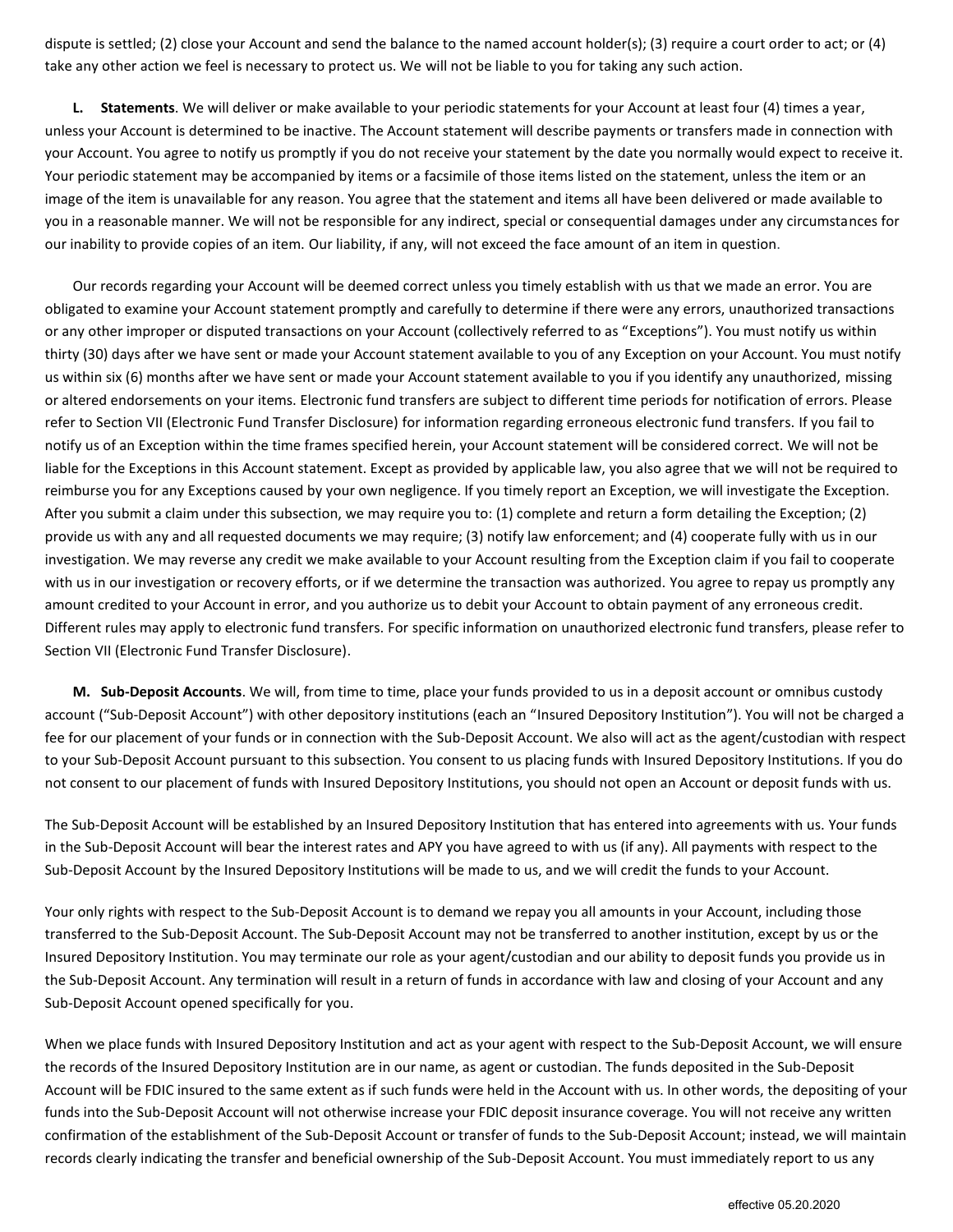changes in Account ownership information that you originally provided to us in connection with the submission of your application for an Account.

Our placing of funds may reflect considerations of federal and state law, our funding needs and funding needs of Insured Depository Institutions, general economic conditions or other factors determined by us in our sole discretion. We will not place funds with more than one Insured Depository Institution. We may place funds to enhance our business objectives and for balance sheet management without any benefit to you, including increased FDIC deposit insurance coverage. Further, we may receive greater benefits when we place your funds with an Insured Depository Institution than if we otherwise maintained your funds with us. We are under no obligation to place your funds with an Insured Depository Institution.

A Sub-Deposit Account will be a deposit obligation of the Insured Depository Institution that maintains the Sub-Deposit Account; provided, this does not modify our obligation to repay all amounts you deposited in your Account.

All deposits that are maintained with an Insured Depository Institution in the Sub-Deposit Account are aggregated with deposits maintained in your Account with us for purposes of the SIA. Funds you hold in one or more Accounts with us (including funds we maintain before placement with Insured Depository Institution), funds in the Sub-Deposit Account and any funds resulting from payment of interests on an Sub- Deposit Account will be aggregated for FDIC insurance purposes with all other deposits you hold in deposit accounts with us in the same ownership category and therefore may not be fully insured by the FDIC. For the avoidance of doubt, funds deposited in the Sub-Deposit Account will be treated as funds on deposit in the Account with us for FDIC insurance calculation purposes. As such, your total FDIC deposit insurance coverage for funds you provide us for deposit in your Account will not be increased by nature of any deposit of funds in the Sub-Deposit Account. Please see subjection J above for additional information on determining SIA.

We may provide your name, tax identification number and other pertinent identifying information to Insured Depository Institution, and other parties providing services in connection with the placement of your funds and the establishing and holding the Sub-Deposit Account. You hereby consent to such release of information. Nothing in this section shall be deemed to prevent us from disclosing information to a third party if required by law.

We will act as your agent in connection with the placement of your funds with the Insured Depository Institution and the establishment and maintenance of the Sub-Deposit Account. Although we will act as your limited agent in connection with the placement of your funds, we are not acting as your financial adviser. See subsection A of Section V for additional information. You hereby appoint us to act as your agent for purposes of placing funds with Insured Depository Institutions and establishing and maintaining, on your behalf, the Sub-Deposit Account. You further authorize us to collect for you all interest and other payments related to a Sub- Deposit Account, to place funds with Insured Depository Institution pursuant to the terms set forth herein, and to execute and deliver or file on your behalf all appropriate receipts, agreements, releases and other instruments, including whatever agreements may be required from Insured Depository Institution, for the purpose of establishing your ownership interest in the Sub-Deposit Account and maintaining a Sub-Deposit Account.

Although there are two or more accounts associated with your funds (the account maintained with us, referred to as the Account, and the Sub-Deposit Account), your Account is considered a single account for your deposits and withdrawals, as well as for tax reporting, balance requirement, service charge, monthly statement and FDIC deposit insurance purposes. The existence of the Sub-Deposit Account and any other account maintained by us pursuant to these Account Terms is for internal purposes and will not change the manner in which you use, obtain information about or earn interest (if any) on your Account. These transfers, including the placement transfer, will not appear on your monthly statement.

**N. Interest and Interest Rate**. If your Account is an interest-bearing account, the following provisions apply. A minimum deposit of \$1.00 is required to earn the Annual Percentage Yield ("APY") disclosed to you from time to time. We only pay interest in whole cents and use standard rounding rules to calculate the amount of interest earned. This means that an amount equal to or greater than one half of one cent accrued during a monthly interest period is rounded up to the next whole cent and an amount less than one half of one cent accrued during a monthly interest period is rounded down to zero. Interest is compounded daily and credited to your Account monthly. Interest is calculated using the daily balance method. This method applies a daily periodic rate to the principal and interest that has accrued in the Account each day. This means that the interest from your Account is calculated every day on a 365-day year (and

effective 05.20.2020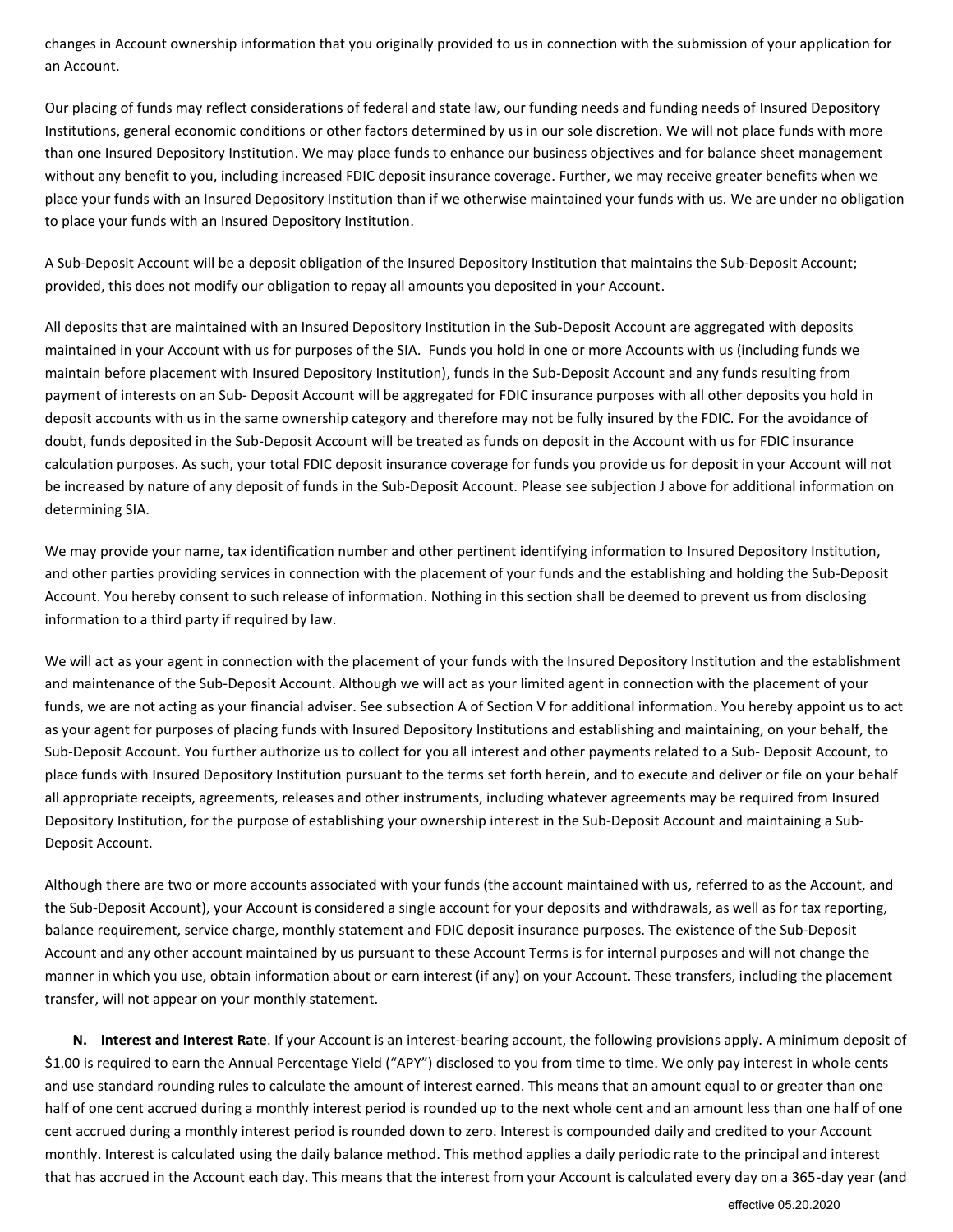366-day for leap year). Interest begins to accrue on the business day that we receive your deposit. If the Account is closed before interest is credited, accrued interest will be paid through the last full day before the day the Account is closed. The rate at which interest may be paid on the principal balance of the Account, and the corresponding APY at which the Account would earn interest each year if all interest paid on the Account remains in the Account, can be found on the Service Provider Platform, which may be modified by from time to time in our sole discretion. We may, at our discretion, at any time, change the interest rate and the APY.

**O. Prohibitions**. You must not use your Card or Account for any illegal purpose or internet gambling. This prohibition includes any transaction that is illegal in the jurisdiction where you live, in the jurisdiction where the transaction is consummated, or in any other jurisdiction affected by the transaction. You are responsible for determining the legality of each of your transactions in all applicable jurisdictions before entering into the transaction. We have no obligation to monitor, review or evaluate the legality of any transaction. Nevertheless, we may deny transactions or authorizations if we believe the transaction is or may be illegal. We reserve the right to refuse or return any item that we believe is related to an illegal transaction, an Internet or online gambling transaction or a high-risk transaction. To the fullest extent permitted by law, you agree to pay for any item or transfer that you authorized, even if the transaction related to that item or transfer is determined to be illegal.

**P. Fees**. You agree to pay all fees and charges applicable to your Accounts, which will be automatically deducted from your Accounts and may result in your Accounts being overdrawn. The amounts of these fees and charges, the manner in which they are calculated, and the ways to potentially avoid them are listed in our Fee Schedule. Fees and our Fee Schedule are subject to change at any time and without notice to you, unless required by law. Fees set forth in the Fee Schedule are charged by Bank for its services. Service Provider may charge you fees separate and apart from the fees set forth in the Fee Schedule for its Services, pursuant to the Service Provider Terms. Bank is not responsible for any fees charged by Service Provider for its Services.

**Q. Power of Attorney/Agents**. Subject to applicable law, you may not give another person (called an "attorney in fact") authority to act on your behalf, unless permitted by us. Unless we agree to in writing, we are not required to honor orders and instructions concerning your Account by an attorney in fact for any Account Owner, or by a personal representative, guardian, conservator, or custodian of an account owner. If we approve your appointment of an attorney in fact, we have no duty to monitor or ensure that the acts of your attorney in fact are for your use or benefit or are otherwise permissible under applicable law. We will not be liable if your attorney in fact exceeds his or her powers or does not comply with your instructions or applicable law. We may terminate acceptance of a power of attorney at any time and for any reason and without notice to you. You agree to hold us harmless from and against any actions we take based upon the instructions of your attorney in fact or that your attorney in fact takes regarding your Account, unless or until we receive and have had a reasonable opportunity to act on written notice that you have died or that the power of attorney has been revoked.

**R. Death, Incapacity or Termination**. You agree to notify us immediately if an Account owner on your Account dies or is declared legally incompetent. In the case of an individual Account, if we have reason to believe the Account owner has died or has been declared legally incompetent, we may place a hold on the Account to retain funds and refuse to accept deposits or to permit withdrawals until we know and have verified the identity of the successor. We will require proof of death or adjudication of incompetence. If you die while residing outside the United States, we may require a personal representative to be appointed by a court in a United States jurisdiction. Until we receive notice and any required proof of death or incompetence, we may act as if all owners are alive and competent. In the event we receive written notice from a personal representative, executor, administrator, conservator or guardian purporting to represent you or your estate, we shall be entitled to rely on all information supplied and representations made in such written notice to the full extent permitted by applicable law. If certain payments originating from government entities are deposited into your Account after your death, we may be required to return those payments to the originator upon notice. If we have any tax liability because of paying your balance to your estate, the estate will be responsible for repaying us the amount of that tax. If you owe us a debt at the time of your death, we are authorized to exercise our right of setoff (our right to apply funds in one account to the debt associated with another account) or security interest rights against the funds credited to your balance after your death.

**S. Monitoring and Closing Your Account**. Subject to the terms herein, you can close your Account at any time and for any reason by contacting us or terminating the Account through the Service Provider Platform, if applicable. We reserve the right to refuse your request to close your Account if your Account is not in good standing or if you have a negative balance on your Account. If you intend to close your Account, you should notify us. Simply reducing your Account balance to \$0.00 is insufficient notice. If you close your Account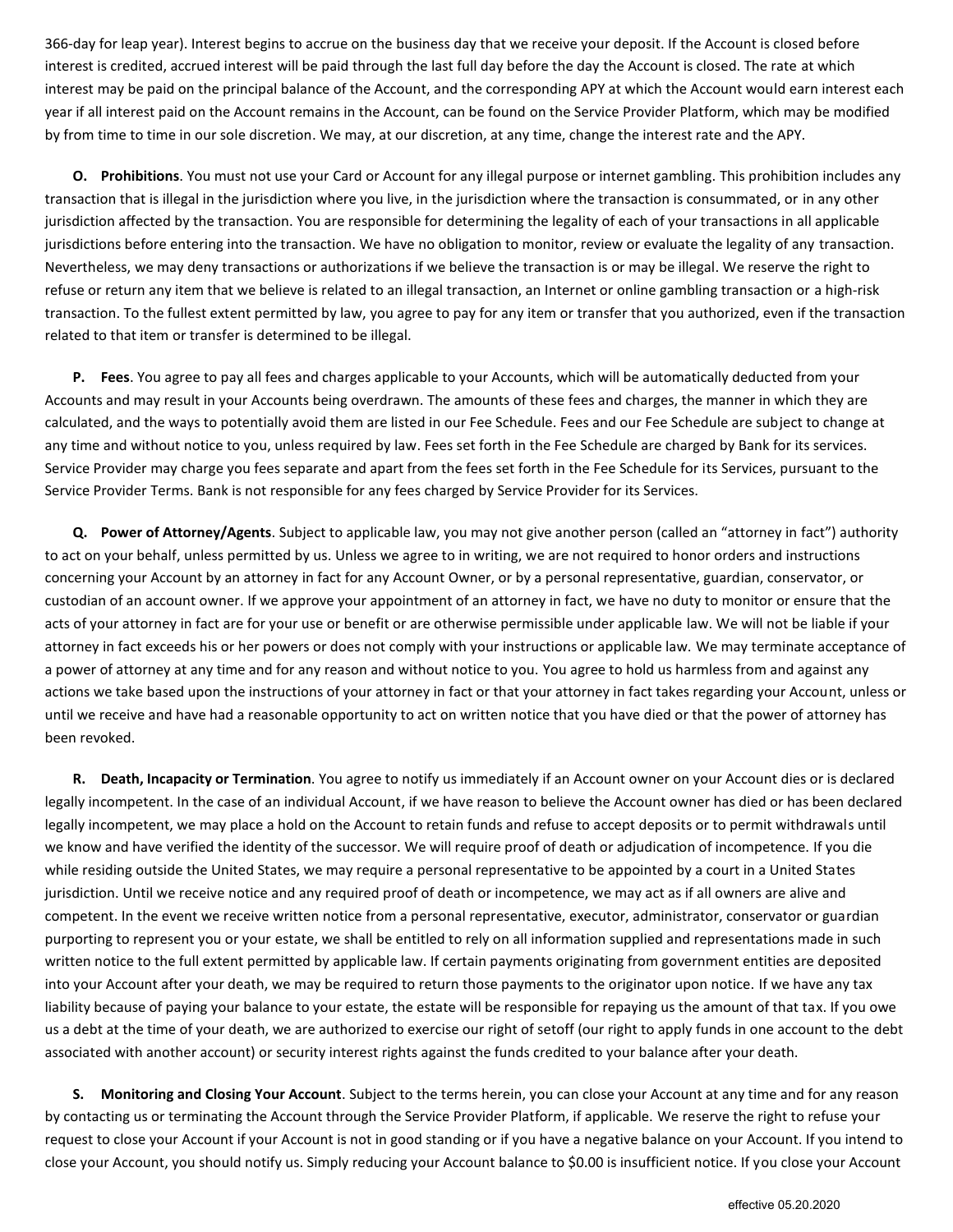you are responsible for transactions you initiated or authorized, including those that we receive after the Account is closed. Withdrawals from your Account may be restricted prior to Account closing.

We reserve the right to monitor all Account activity for inappropriate use. We can close your Account at any time, for any reason, without advance notice. If we close your Account, we will notify you by mail, electronically or by telephone that we have closed your Account unless your Account has had a zero balance for thirty (30) days or more. If we close your Account, all collected funds (less any amounts due to us or for debits in process) will be transferred to your Linked Account. Alternatively, we may, at our discretion, mail you a check for the available balance in your Account. Written notice that the Account has been closed and a check, if any, will be sent to any address shown on our records for you, or if the Account is a jointly owned, to any account owner to whom we elect to send it. Once we have closed your Account, you agree that we can assess any service charge otherwise applicable against any remaining balance in your Account. We are not responsible to you for any damages you may suffer as a result of your Account being closed. If you attempt to make a deposit to an Account we closed, we may collect the deposit and set-off your indebtedness to us. Any funds in excess of \$1.00 will be returned to you.

State laws (called "escheat" or unclaimed property laws) require us to close your Account and transfer your money to the state if your Account is dormant for a period of time as defined by your state of residence. Your Account can become dormant if, for 24 months, there is no transactional activity. If your Account becomes dormant, you may no longer receive statements, but you can still view your accounts online.

State abandoned property law establishes guidelines under which unclaimed property must be surrendered to the applicable state. Generally, the funds in your Account are considered unclaimed if you have not had any activity or communication with us regarding your Account over a period of years, defined by your state of residence. All products offered by us are subject to abandoned property laws. If your funds are surrendered to the state, you may be able to reclaim them, but your claim may need to be presented to the state. You can avoid the transfer of your money to the state simply by signing into your Account, transacting periodically, or contacting us, or replying to any abandoned property correspondence.

#### **IV. Arbitration and Waivers**.

THIS ARBITRATION PROVISION WILL HAVE A SUBSTANTIAL IMPACT ON HOW LEGAL DISPUTES BETWEEN YOU AND US ARE RESOLVED. PLEASE READ THIS SECTION IV (ARBITRATION AND WAIVERS) CAREFULLY. YOU HAVE THE RIGHT TO OPT OUT OF THE ARBITRATION PROVISION AS SET FORTH BELOW. If you do not opt out, for a dispute subject to arbitration, neither you nor we will have the right to: (A) have a court or a jury decide the dispute; (B) engage in information-gathering (discovery) to the same extent as in court; (C) participate in a class action in court or in class arbitration; or (D) join or consolidate a claim with claims of any other persons. Arbitration procedures are simpler and more limited than rules applicable in court. The decision of the arbitrator is final and binding.

**A. Definitions**. If you have a dispute with us or our Service Provider, and we are not able to resolve the dispute informally, you and we agree that upon demand by either you or us, the dispute will be resolved through the arbitration process as set forth in this section. A "claim" or "dispute," as used in this Section IV (Arbitration and Waivers), is any unresolved disagreement between you, us and/or our Service Provider, arising from or relating in any way to the Account or these Account Terms. The terms "claim" and "dispute" are to be given the broadest possible meaning that will be enforced and includes, by way of example and without limitation, any disagreement relating in any way to services offered in connection with an Account or any other services offered pursuant to these Account Terms; to your use of any of our banking products or services; to any means you may use to access your Account(s); to any advertisements, promotions or oral or written statements related to the Account; to the benefits and services related to an Account; or your approval, establishment or enrollment for an Account. Claims also include disagreements about the meaning, application or enforceability of this arbitration agreement. As solely used in this Section IV (Arbitration and Waivers), "we" or "us" shall include the Bank, its affiliates and their successors, employees, directors, officers and agents, and the terms "you" or "yours" shall mean each Account owner and all persons or entities approved to have, approved to use and/or given access to an Account. The term "Account," for purposes of arbitration, includes any updated or substitute Account for you.

**B. Binding Arbitration and Appeals**. Arbitration applies whenever there is a claim between you and us. If a third party is also involved in a claim between you and us, then the claim will be decided with respect to the third party in arbitration as well, and it must be named as a party in accordance with the rules of procedure governing the arbitration. No award or relief will be granted by the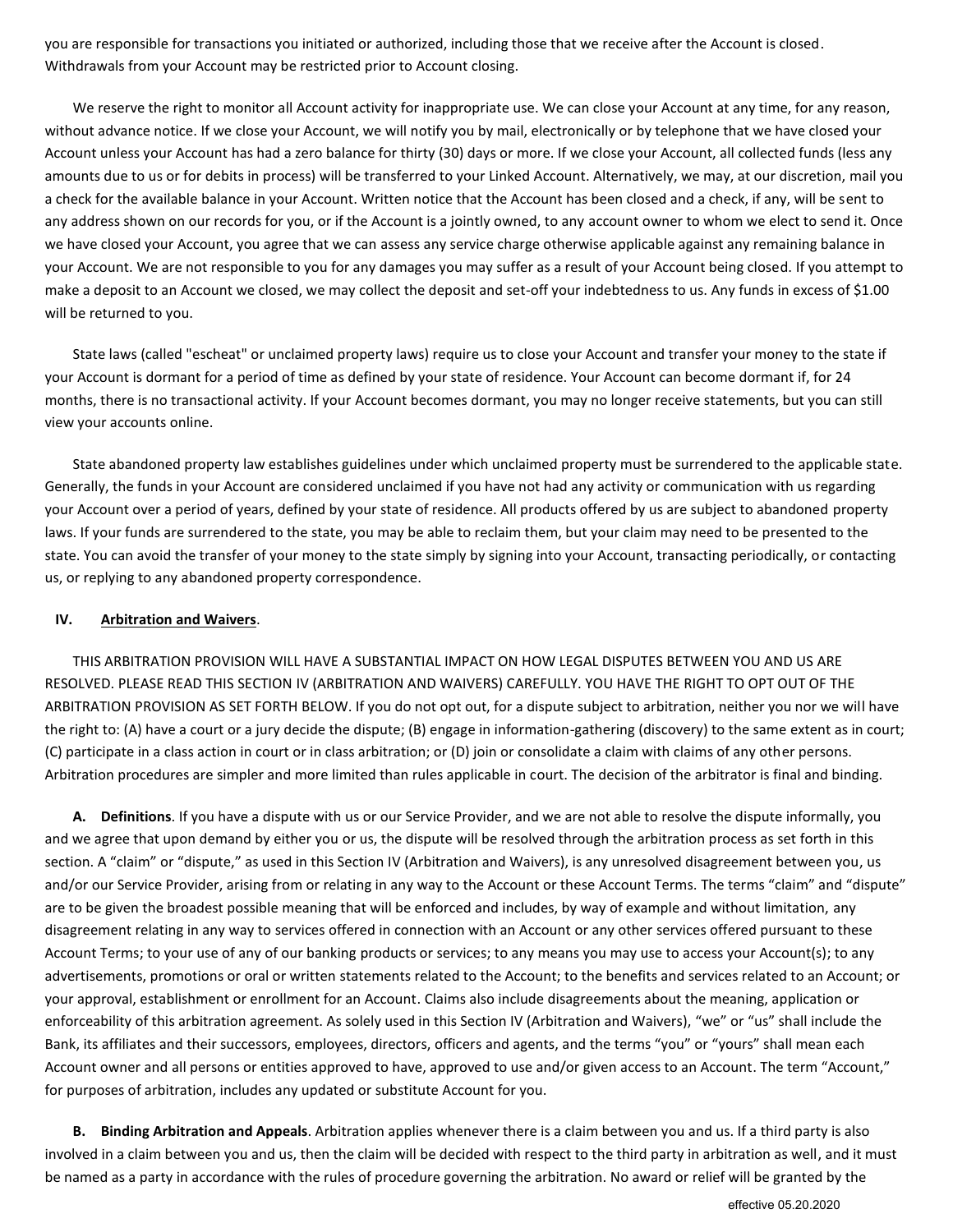arbitrator except on behalf of, or against, a named party. Claims are subject to arbitration, regardless of on what theory they are based, whether they seek legal or equitable remedies, or whether they are common law or statutory (Federal or state) claims. Except for small claims addressed in subsection D (Excluded Claims) below, arbitration applies to any and all such claims or disputes, whether they arose in the past, may currently exist, or may arise in the future.

Judgment upon the arbitrator's award may be entered by any court having jurisdiction. The arbitrator's decision is final and binding, except for any right of appeal provided by the FAA. However, if the amount of the claim exceeds \$25,000 or involves a request for injunctive or declaratory relief that could foreseeably involve a cost or benefit to either party exceeding \$25,000, any party can, within thirty (30) days after the entry of the award by the arbitrator, appeal the award to a three-arbitrator panel administered by the forum. The panel shall reconsider anew all factual and legal issues, following the same rules of procedure and decide by majority vote. Reference in this Section IV (Arbitration and Waivers) to "the arbitrator" shall mean the panel if an appeal of the arbitrator's decision has been taken.

**C. Opting Out**. If you do not want this arbitration provision to apply to your Account, you may opt out by sending us written notice of your decision within ten (10) days of the opening of your Account. Such notice must clearly state that you wish to cancel or opt out of the arbitration provision of these Account Terms. It should include your name, address, Account name, Account number, and your signature and must be mailed to: TERNIO, LLC 16192 COASTAL HIGHWAY LEWES DE 19958

**D. Excluded Claims**. You and we retain the right to pursue in small claims court (or an equivalent state court) any dispute that is within that court's jurisdiction, so long as the disputes remain in such court and advance only an individual claim for relief. If either you or we fail to submit to binding arbitration of an arbitrable dispute following lawful demand, the party so failing shall bear all costs and expenses incurred by the other in compelling arbitration.

**E. Initiation of Arbitration**. Any claim must be resolved, upon the election by you or us, by arbitration pursuant to this Section IV (Arbitration and Waivers) and the code of procedures of the national arbitration organization to which the claim is referred in effect at the time the claim is filed. Claims shall be referred to either Judicial Arbitration and Mediation Services ("JAMS") or the American Arbitration Association ("AAA"), as selected by the party electing to use arbitration. If a selection by us of one of these organizations is unacceptable to you, you have the right within ten (10) days after you receive notice of our election to select the other organization listed to serve as arbitrator administrator. For a copy of the procedures, to file a claim or for other information about these organizations, contact them as follows: (i) JAMS at 1920 Main Street, Suite 300, Los Angeles, CA 92614; website at www.jamsadr.com; and (ii) AAA at 335 Madison Avenue, New York, NY 10017; website at [www.adr.org.](http://www.adr.org/) 

In the event that JAMS or the AAA is unable to handle the dispute for any reason, then the matter shall be arbitrated instead by a neutral arbitrator selected by agreement of the parties pursuant to the AAA rules of procedure; or, if the parties cannot agree, selected by a court in accordance with the Federal Arbitration Act (Title 9 of the United States Code) ("FAA"). To the extent that there is any variance between the selected forum's rules and this Section IV (Arbitration and Waivers), this Section IV (Arbitration and Waivers) shall control.

If you initiate the arbitration, you must notify us in writing at: TERNIO, LLC 16192 COASTAL HIGHWAY LEWES DE 19958. If we initiate the arbitration, we will notify you in writing at your last known address in our file.

**F. Class Action and Jury Waiver**. NEITHER YOU NOR WE SHALL BE ENTITLED TO JOIN OR CONSOLIDATE DISPUTES BY OR AGAINST OTHERS IN ANY COURT ACTION OR ARBITRATION, OR TO INCLUDE IN ANY COURT ACTION OR ARBITRATION ANY DISPUTE AS A REPRESENTATIVE OR MEMBER OF A CLASS, OR TO ACT IN ANY ARBITRATION IN THE INTEREST OF THE GENERAL PUBLIC OR IN A PRIVATE ATTORNEY GENERAL CAPACITY, UNLESS THOSE PERSONS ARE BENEFICIARIES ON YOUR ACCOUNT. THIS IS SO WHETHER OR NOT THE CLAIM HAS BEEN ASSIGNED. FURTHER, NEITHER YOU NOR WE SHALL HAVE THE RIGHT TO LITIGATE A CLAIM IN COURT, SUBJECT TO SUBSECTION D (EXCLUDED CLAIMS), OR HAVE A JURY TRIAL ON A CLAIM, OR TO ENGAGE IN DISCOVERY, EXCEPT AS PROVIDED FOR IN THE CODE OF PROCEDURES OF JAMS OR AAA.

**G. Location of Arbitration and Cost**. The arbitration shall take place in the Federal judicial district in which you reside, unless the parties agree to a different location in writing. The party initiating the arbitration (or appeal of the first arbitration award) shall pay the initial filing fee. If you file the arbitration and an award is rendered in your favor, we will reimburse you for your filing fee. If there is a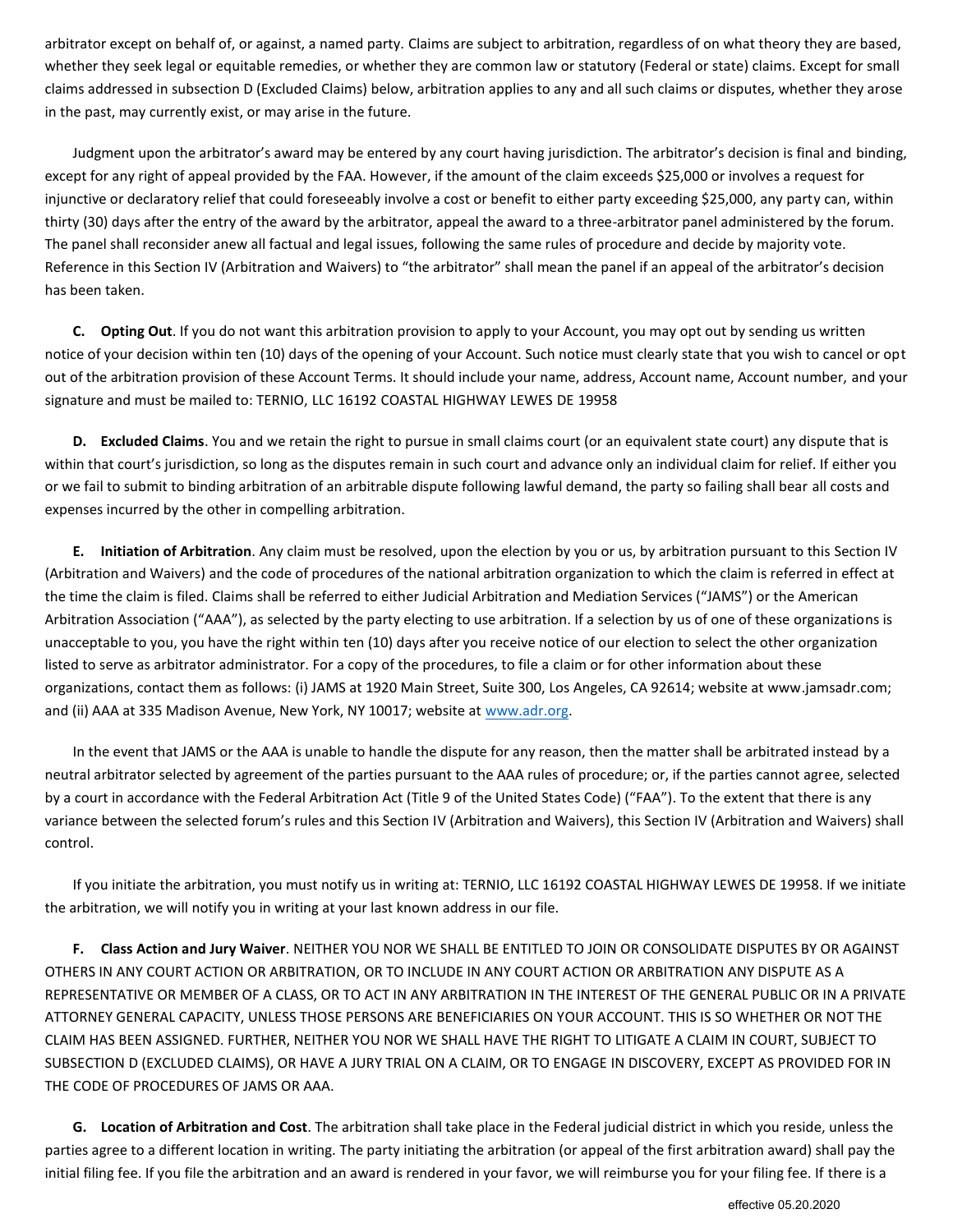hearing, we will pay the fees and costs for the first day of that hearing. All other fees and costs will be allocated in accordance with the rules of the arbitration forum. However, we will advance or reimburse filing and other fees if the arbitrator rules that you cannot afford to pay them or finds other good cause for requiring us to do so, or if you ask us in writing and we determine in good faith there is a justifiable reason for doing so. Each party shall bear the expense of their respective attorneys, experts, and witnesses and other expenses, regardless of who prevails, but the arbitrator will have the authority to award attorneys and expert witness fees and costs to the extent permitted by these Account Terms, the forum's rules, or applicable law.

**H. Governing Law**. You and we agree that in our relationship arising from these Account Terms: (1) the parties are participating in transactions involving interstate commerce; (2) the arbitrator shall decide any dispute regarding the enforceability of this arbitration agreement; and (3) this arbitration agreement and any resulting arbitration are governed by the provisions of the FAA, and, to the extent any provision of that act is inapplicable, the laws of the State of Tennessee. The arbitrator must apply applicable substantive law consistent with the FAA and applicable statutes of limitations and claims of privilege recognized at law. At the timely request of either party, the arbitrator must provide a brief written explanation of the basis for the award.

**I. Continuation and Severability**. This Section IV (Arbitration and Waivers) shall survive termination of your Account, these Account Terms and any bankruptcy by you or us. If any portion of this Section IV (Arbitration and Waivers) is deemed invalid or unenforceable under any principle or provision of law or equity, consistent with the FAA, it shall not invalidate the remaining portions of this Section IV (Arbitration and Waivers), these Account Terms or any prior agreement you may have had with us, each of which shall be enforceable regardless of such invalidity.

# **V. Miscellaneous Terms**.

**A. Ordinary Care; No Fiduciary Obligation**. You agree that any act or omission made by us in reliance upon or in accordance with any provision of the Uniform Commercial Code as adopted in the State of Tennessee, or any rule or regulation of the State of Tennessee or a federal agency having jurisdiction over the Bank, shall constitute ordinary care. Unless otherwise specified, we do not assume any fiduciary obligation on your behalf. This means that we do not act as your trustee or financial advisor, and we don't assume any responsibility for your account beyond reasonable care.

# **B. Governing Law, Forum and Time Limits**.

1. All Accounts are opened at the Tennessee branch office of the Bank. All actions relating to your Account, including these Account Terms, will be governed by the laws and regulations of the United States and the State of Tennessee (to the extent that laws of the State of Tennessee are not preempted by Federal law). Federal and the laws of the State of Tennessee shall be applied without giving effect to principles of conflicts of law.

2. To the extent any dispute arising under these Account Terms or relating in any way to your Account or your relationship with us is not arbitrated, you consent to the jurisdiction of, and agree that such dispute will be resolved by the Federal or state court located in Shelby County, Tennessee.

3. You must file any lawsuit or arbitration against us within two (2) years after the claim arises, unless Federal law or the laws of the State of Tennessee or an applicable agreement provides for a shorter time. This limit is in addition to limits on notice as a condition to making a claim. If Tennessee law does not permit contractual shortening of the time during which a lawsuit must be filed to a period as short as two (2) years, you agree to the shortest permitted time under Tennessee law. Any action against us must be brought within the period that the applicable law requires us to preserve records, unless applicable law or this agreement provides a shorter limitation period.

**C. Reporting Information**. We may report information about your Account to consumer reporting agencies, governmental agencies, and/or third-party data services. Defaults on your Account may be reflected in your consumer report.

**D. Compliance with Law**. You agree to comply with applicable law and to not use your Account for illegal transactions or activities.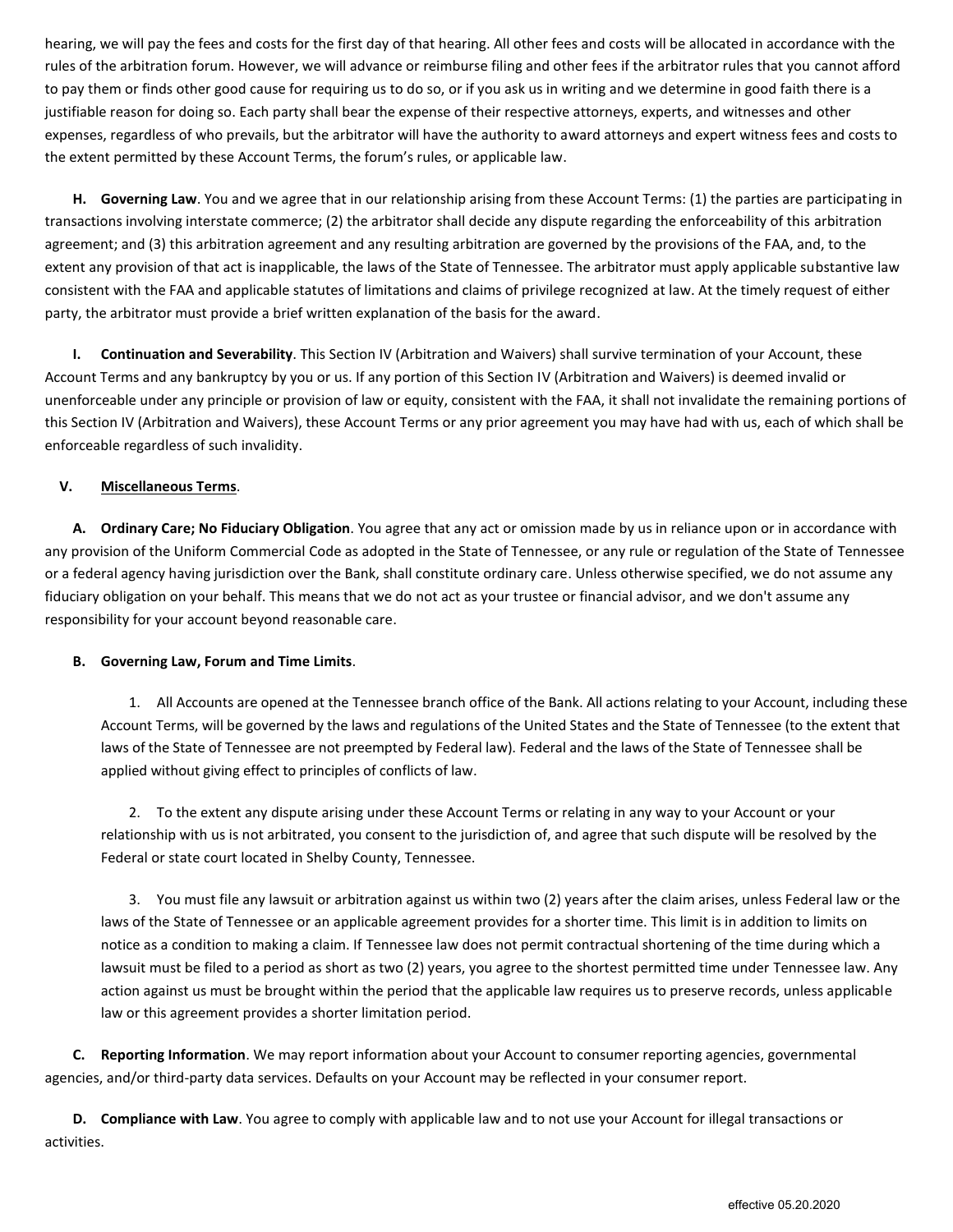**E. Changes in Terms**. We may change these Account Terms, or any fees and features of your Account, at any time. We will give you advance notice of any change required by law in accordance with such law. We may provide this notice to you on or with your statement, by mailing the notice to you directly or by posting the notice on the Service Provider Platform. We may change or terminate these Account Terms without notice to comply with any appropriate Federal or state law or regulation.

**F. Security Interest**. You grant us a security interest in your Account to secure payment of any money that you owe to us arising under these Account Terms or any other agreements with us. You acknowledge and grant us the right to use any of the funds in your Account to cover any money you owe to us (a "right of set-off"). You agree that the security interests you have granted to us are consensual and in addition to any rights of set-off. We may exercise our security interest or right of set-off without prior recourse to other sources of repayment or collateral, if any, and even if such action causes you to lose interest, incur any penalty or suffer any other consequence. If we exercise our security interest or right to set-off, we will notify you to the extent required by applicable law. If the law imposes conditions or limits on our ability to take or set off funds in your Account, to the extent that you may do so by contract, you waive those conditions and limits, and you authorize us to apply funds as we deem applicable. We may also exercise these rights against any Account beneficiary. These rights exist no matter who contributed the funds to the Account. We will consider these Account Terms as your consent for us asserting our security interest or exercising our right of set-off should any laws governing your Account require your consent.

**G. No Waiver of Rights**. If we fail to exercise or waive a right with respect to your Account on one or more occasions, it does not mean we have waived, or are obligated to waive, the same right on any other occasion. We may release any other person obligated under these Account Terms without affecting your responsibilities under these Account Terms. In any event, no such waiver or delay by us is effective unless it is in writing and approved by us.

**H. Assignment**. Your Account is not transferable and is not assignable as collateral for a loan or for any other purpose.

**I. Other Services and Conflicts**. If we make available to you any of our other banking services offered in connection with your Account (e.g., wire or check services), we may provide certain terms and conditions of the additional service to you in a separate agreement or disclosure. If a service we offer has a separate agreement, and there is a conflict between the terms of these Account Terms and the separate agreement, the separate agreement shall control.

**J. Privacy Policy**. You authorize us to share information about you and your Account with our affiliates and third parties, unless applicable law or our [Privacy Notice](https://getblockcard.com/privacy-policy/%20) prohibits us from doing so. Please see our Privacy Notice for your choices about information sharing.

**K. Severability**. In the event that any court or tribunal of competent jurisdiction determines that any provision of these Account Terms is illegal, invalid, or unenforceable, the remainder of these Account Terms shall not be affected thereby. To the extent permitted by applicable law, the parties hereto waive any provision of law which prohibits or renders unenforceable any provision hereof, and to the extent that such waiver is not permitted by applicable law, the parties intend that such provision be interpreted as modified to the minimum extent necessary to render such provision enforceable.

# **L. Limitation of Liability, Disclaimer of Warranty, Indemnification and Reimbursements**.

1. Limitation of Liability. EXCEPT AS OTHERWISE REQUIRED BY APPLICABLE LAW, WE ARE NOT LIABLE FOR ANY CLAIMS, COSTS, LOSSES, OR DAMAGES RESULTING DIRECTLY OR INDIRECTLY FROM OUR FAILURE TO ACT, OR ANY DELAY BEYOND TIME LIMITS PRESCRIBED BY LAW OR PERMITTED BY THESE ACCOUNT TERMS IF SUCH FAILURE OR DELAY IS CAUSED BY YOUR NEGLIGENCE, ACTS OR OMISSIONS OF THIRD PARTIES, INTERRUPTION OR MALFUNCTION OF EQUIPMENT OR COMMUNICATION FACILITIES, SUSPENSION OF PAYMENTS BY ANOTHER FINANCIAL INSTITUTION, FIRE, NATURAL DISASTERS, ELEMENTS OF NATURE, GOVERNMENT ACTION, ACTS OF WAR, TERRORISM OR CIVIL STRIFE, EMERGENCY CONDITIONS, OR OTHER CIRCUMSTANCES BEYOND THE REASONABLE CONTROL OF THE BANK, PROVIDED THE BANK EXERCISED SUCH DILIGENCE AS THE CIRCUMSTANCES REQUIRE. EXCEPT AS OTHERWISE REQUIRED BY APPLICABLE LAW, THE BANK SHALL BE EXCUSED FROM SUCH FAILURE TO ACT OR DELAY AS LONG AS SUCH CIRCUMSTANCES PREVAIL, AND THE BANK CONTINUES TO USE ITS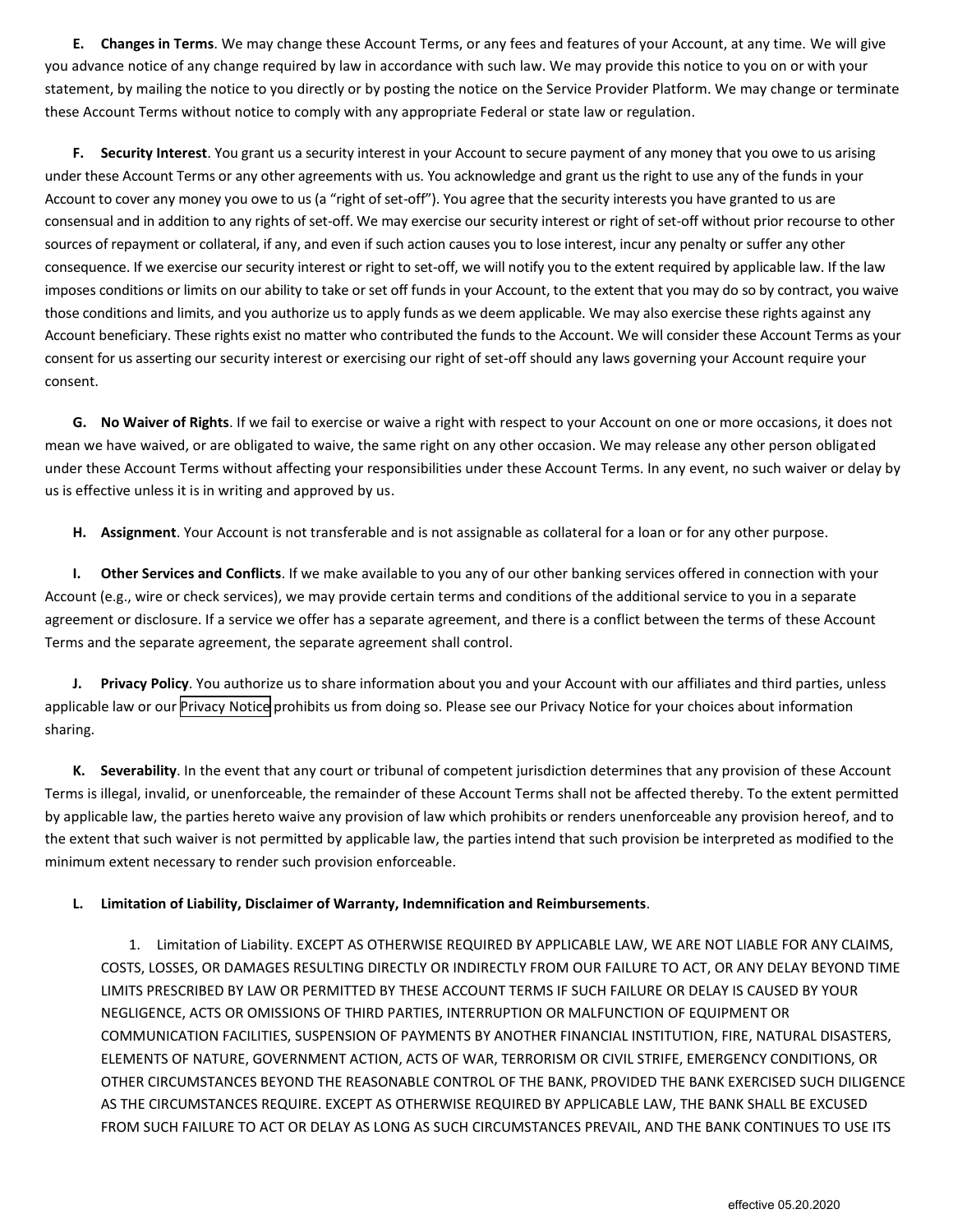COMMERCIALLY REASONABLE EFFORTS TO RECOMMENCE PERFORMANCE. EXCEPT AS OTHERWISE REQUIRED BY APPLICABLE LAW, OUR LIABILITY TO YOU FOR A CLAIM IS LIMITED TO THE FACE VALUE OF THE ITEM OR TRANSACTION, OR THE ACTUAL VALUE OF ANY FUNDS NOT PROPERLY CREDITED OR DEBITED. IN NO EVENT WILL WE BE LIABLE FOR ANY CONSEQUENTIAL, INDIRECT, SPECIAL OR PUNITIVE DAMAGES EVEN IF YOU ADVISE US OF THE POSSIBILITY OF SUCH DAMAGES.

2. To the fullest extent permitted by law, we are not liable for any Services or the Service Provider Platform and disclaim all warranties, either express or implied or statutory, including, but not limited to, any implied warranties of merchantability, fitness for a particular purpose and lack of viruses related to the Services or the Service Provider Platform.

3. Indemnification. You agree to indemnify and hold us harmless from any losses, damages, suits and expenses, including reasonable attorneys' fees, which we may incur as a result of: (i) taking any action or not taking any action that we are entitled to take pursuant to these Account Terms; (ii) any action or omission by you; or (iii) relying upon instructions or information from you.

This subsection does not, in any case, reduce our liability to you as described in Section VII (Electronic Fund Transfer Disclosure).

4. Disclaimer. ALL ACCOUNT FEATURES ARE PROVIDED "AS IS" WITHOUT WARRANTY OF ANY KIND, EITHER EXPRESSED OR IMPLIED, INCLUDING, BUT NOT LIMITED TO, THE IMPLIED WARRANTIES OF MERCHANTABILITY AND FITNESS FOR A PARTICULAR PURPOSE.

5. Reimbursement for Losses. If we take any action to collect debt incurred by you or other amounts you owe us under these Account Terms or defend ourselves in a lawsuit brought by you where we are the prevailing party, you agree to reimburse us for our losses, including, without limitation, reasonable attorneys' fees, to the extent permitted by applicable law. We may charge your Account for our losses without prior notice to you.

**M. Liability for Service Interruptions**. From time to time, due to maintenance, malfunctions or failures of software, equipment, or telecommunications devices, as well as unusual transaction volume or similar reasons, access to your Account may not be available to you. We minimize the periods of time during which your Account is unavailable. Access to your Account may also be interrupted as a result of things beyond our reasonable control, computer failures, loss of power, failure or interruption of communication or transportation facilities, riots, strikes, or civil unrest. You agree that we shall not be responsible for any loss, damages, costs or expenses that you may suffer or incur, directly or indirectly, as a result of the unavailability of access to your Account, regardless of whether it could be shown that we could have prevented or reduced the duration of such unavailability by taking any action within our reasonable control. We shall also not be responsible for any loss, damages, costs or expenses which you may suffer or incur, directly or indirectly, as a result of your inability to access your Account caused directly or indirectly, in whole or in part, by your computer or mobile device, your inability to establish a connection to or to access the Internet, or other limitations or constraints of the Internet. The provisions set forth in this section shall apply in addition to any other provisions in these Account Terms but as applied to service interruptions for access to your Account, this section shall control.

**N. Section Headings and Successors**. The headings in these Account Terms are only for convenience and do not in any way limit or define your or our rights or obligations under these Account Terms. These Account Terms will be binding on your personal representatives, executors, administrators, and successors.

**O. Change of Address or any Application Information**. You must notify us through the Service Provider Platform of any change of address, email address or phone number or any material change to information you provided us in your application to open an Account. Any notice we provide to you will be binding and sent to the last (postal or electronic) address in our records. We may change your address if we receive an address change notice from the U.S. Postal Service or if a company in the business of providing correct addresses informs us that the address in our records no longer matches your address.

**P. Communications**. You acknowledge that data, including emails, may be accessed by unauthorized third parties when communicated between you and the Bank, using the Internet, telephone, or other electronic devices. We are not responsible for any misdirected data or disclosures that occur as a result of your use of third-party electronic communication channels.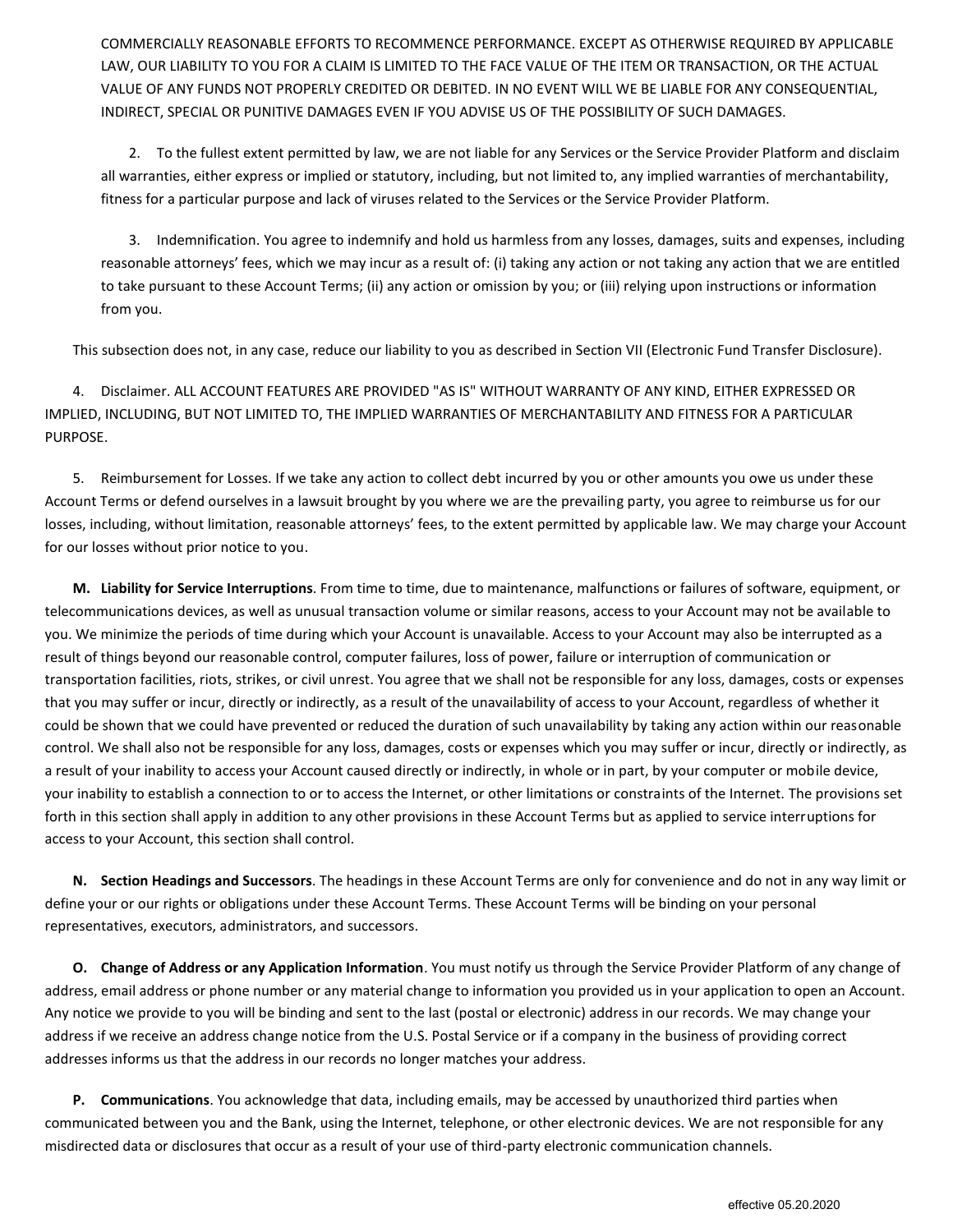**Q. Calls and Messages.** You agree that we or our agents or service providers may contact you regarding any matter for any nontelemarketing reason using any kind of telecommunications technology at any email and telephone number you provide to us, including the phone number for your mobile device. You agree to receive these calls and messages, including pre-recorded or auto-dialed calls. You also agree that we may send text messages to any phone number for your mobile device you provide to us. You understand and accept that your service provider may charge you for these calls and messages consistent with applicable law. For quality control purposes and for other reasons, you permit us to record and monitor your telephone conversations and electronic communications with us (including email). Unless the law requires otherwise, you consent in advance to such recording and monitoring and we do not need to remind you of these activities at the time of the call or communication. To revoke the consent provided pursuant to this subsection, you must send ten (10) days' prior written notice of such revocation to TERNIO, LLC 16192 COASTAL HIGHWAY LEWES DE 19958.

**R. Survival**. Termination of these Account Terms shall not impact any right or obligation arising prior to termination, and in any event, the parties agree that any right or obligation which, by its nature, should survive termination of these Account Terms will survive any such termination (including, but not limited to Sections IV (Arbitration and Waivers) and V (Miscellaneous Terms) of these Account Terms).

## **VI. Tax Reporting and Backup Withholding**.

Federal law requires us to have a valid Social Security Number or Individual Taxpayer Identification Number for each Account owner so that we can correctly report the interest you have earned to the relevant tax authorities (if your Account is an interest-bearing account). Accordingly, you must certify your Social Security Number or Individual Taxpayer Identification Number as part of opening an Account. If you do not provide us with and certify a valid Social Security Number or Individual Taxpayer Identification Number within the time period specified, we are required to withhold a percentage of the taxable interest that we pay to you. This withholding is commonly referred to as "Backup Withholding." In some states, we may also be required to withhold taxable interest for state taxes.

## **VII. Electronic Fund Transfers Disclosure**.

We may offer a variety of electronic banking services for your use with your Account. The purpose of this Section VII (Electronic Fund Transfer Disclosure) is to inform you of some of the electronic banking services and also provide you with disclosures applicable to the services. We may also provide separate agreements to you that govern the terms of some services, including a separate agreement for Cards.

**A. Supported EFTs**. The electronic fund transfers ("EFTs") that we may support are listed below. EFT available to you will depend on the EFTs supported by the Service Provider Platform and all the below listed EFT services may not be available to you.

1. Direct deposits of federal government payroll, disability, veteran's benefits, Social Security, and other federal government payments that you may receive and that may be deposited to your Account and of your paycheck to your Account, provided that your employer offers direct deposit and you complete any forms required by your employer.

- 2. Any deposit or withdrawal to your Account that is handled electronically as an ACH Transfer.
- 3. Card transactions at ATMs to withdraw cash, transfer funds and find out balances.

4. Card transactions at participating merchants to purchase goods and services. Some merchants may also allow you to withdraw cash from your Account while making a purchase.

- 5. Deposit cash and checks by using your Card at an ATM.
- 6. Online fund transfers using your Card and the Service Provider Platform, if available.

We do not charge for EFTs, but we may add charges at any time by providing you with prior notice if required by law. An ATM owner may charge you for using the ATM.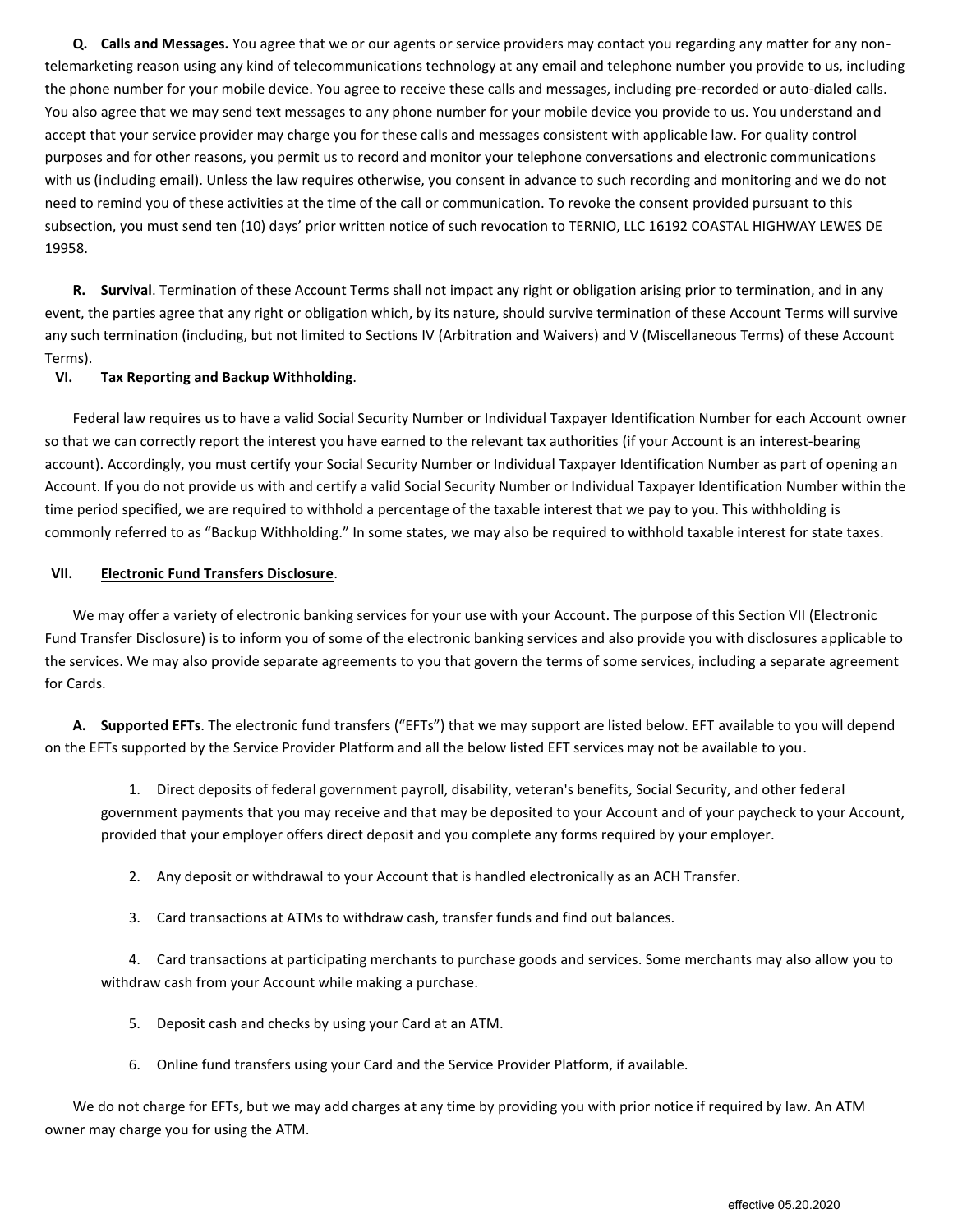**B. Transfer Limitations**. The transfer limit depends on the EFT type. If a Card is made available to you, it is subject to a purchase and withdrawal limit, as set forth in the debit card agreement governing your Card. The Card may be further limited based on fraud risk and security of the Account. All EFTs are subject to limits. Such EFT limits include limits on ATM withdrawals, cash advances and PIN or signature-based purchases. ACH Transfers to external accounts are also subject to limits on the dollar amount of electronic transfers between your Account and external accounts at other financial institutions, including Linked Accounts. All limits described here are designed to be flexible in order to protect the security and integrity of the service and accounts, including the Account, as well as you and all other users of the service. These limitations may be based on confidential fraud and risk criteria that are essential to our management of risk and the protection of you and the integrity of the service and all Accounts and may be modified at our sole discretion without advance notice.

**C. Preauthorized Credits**. If you have arranged to have direct deposits to your Account at least once every sixty (60) days from the same person or company (including your employer), you can email us at support@ternio.io or access your Account through the Service Provider Platform to find out whether or not the deposit has been made.

**D. Periodic Statements**. For purposes of this Section, we may send you a monthly Account statement that sets forth all of your EFTs made in the past month, unless there are no EFTs in a particular month. In that case, we will send you a statement at least quarterly, unless your account is considered inactive.

**E. Terminal Transfers**. If you are able to make transfers to or from your Account using an ATM or point-of-sale terminal, you can get a receipt at the time you make any such transfers.

**F. Liability for Failure to Make EFTs**. If we do not complete a transfer to or from your Account on time or in the correct Amount according to our agreement with you, we will be liable for damages or losses proximately caused by our failure. All such damages and losses for a failure to make a transfer will have to be actual proven damages. However, there are some exceptions, and we will not be liable for any damages or losses if, for example: (1) there are insufficient funds in your Account to complete the transaction through no fault of ours; (2) the funds in your Account are not yet available for use or withdrawal; (3) the ATM where you are making the transfer does not have enough cash; (4) the ATM, system, equipment or terminal involved in the transfer is not working properly and you know about the improper functioning at the time you started the transaction; (5) the funds in your Account are subject to legal process or other encumbrance restricting the transfer; (6) the circumstances preventing the transfer or the failure of the transfer is beyond our control (e.g., power outage, an Act of God, fire, natural disaster) even after we have taken reasonable precautions; (7) the Account is inactive or dormant; or (8) your Card has been revoked due to inactivity or at our discretion. There may be additional exceptions stated in our agreement with you or permitted by law.

# **G. Liability for Unauthorized Transfers**.

Tell us AT ONCE if you believe your Card (if one is made available to you) or Credentials have been lost or stolen, or if you believe that an electronic fund transfer has been made without your permission using information from your Account. You could lose all the money in your Account. If you tell us within two (2) business days after you learn of the loss or theft of your Card or Credentials, you can lose no more than \$50 if someone used your Card or Credentials without your permission. If you do NOT tell us within two (2) business days after you learn of the loss or theft of your Card or Credentials, and we can prove we could have stopped someone from using your Card or Credentials without your permission if you had told us, you could lose as much as \$500.

Also, if your statement shows transfers that you did not make, tell us at once. If you do not tell us within sixty (60) days after the statement was mailed to you or first became available via electronic means, you may not get back any money you lost after the sixty (60) days if we can prove that we could have stopped someone from taking the money if you had told us in time. We can extend these time periods if extenuating circumstances (such as a long trip or hospital stay) kept you from notifying us.

**H. Business Days**. Our business days are (Monday through Friday) (Monday through Saturday) (any day including Saturdays and Sundays). Holidays are (not) included.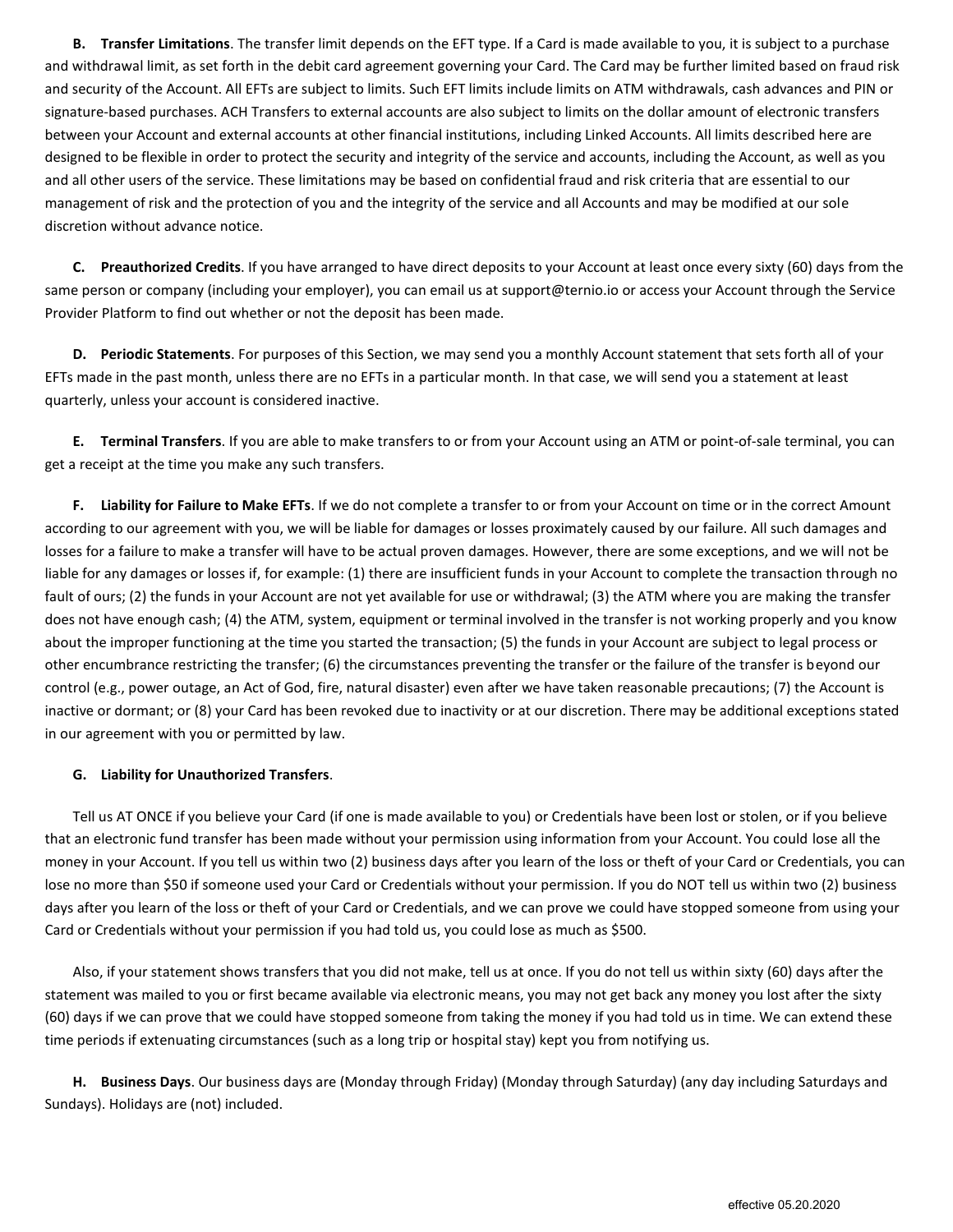**I. Confidentiality**. We will disclose information to third parties about your Account or the transfers you make: (1) where it is necessary for completing transfers; (2) in order to verify the existence and condition of your Account for a third party, such as a credit bureau or merchant; (3) in order to comply with government agency or court orders; or (iv) if you give us your written permission.

# **J. Preauthorized Payments**.

1. Stop Payment Procedure. You may not stop payment of an electronic transfer that is not recurring once you have initiated the transaction. If you informed us, in advance, to make automatic recurring transfers out of your Account, you can stop any of these transfers by emailing us at support@ternio.io or sending us an electronic communication through the Service Provider Platform. We must receive your stop payment request at least three (3) business days before the transfer is scheduled to be made. When you make the request, you must tell us your name, the Account to which the transfer is scheduled to be made, specify the exact amount of the transfer you want stopped, and the date the transfer is scheduled to be made. If you call us, we may require you to put your request in writing and get it to us within fourteen (14) days after you call. If you do not, then your verbal request will expire after fourteen (14) days. We will charge you \$30.00 for each stop-payment order you give.

2. Notice of Varying Amounts. If these regular payments may vary in amount, the person you are paying must tell you ten (10) days before each payment when it will be made and how much it will be. You may choose instead to get this notice only when the payment would differ by more than a certain amount from the previous payment, or when the amount would fall outside certain limits that you set.

3. Liability for Failure to Stop Payment of Preauthorized Transfer. If you order us to stop one of these payments three (3) business days or more before the transfer is scheduled, and we do not do so, we will be liable for your losses or damages. We will not be responsible if our computer system does not act on your order because you did not give us precise and correct information. Our liability for losses or damages may be limited to actual damages that you have sustained if the failure to stop payment was due to a bona fide error.

**K. Error Resolution**. In Case of Errors or Questions About Your Electronic Transfers, email us at support@ternio.io as soon as you can, if you think your statement or receipt is wrong or if you need more information about a transfer listed on the statement or receipt. We must hear from you no later than 60 days after we sent the FIRST statement on which the problem or error appeared.

You must provide us with the following information: (1) tell us your name and account number (if any); (2) describe the error or the transfer you are unsure about, and explain as clearly as you can why you believe it is an error or why you need more information; and (3) tell us the dollar amount of the suspected error.

If you tell us orally, we may require that you send us your complaint or question in writing within ten (10) business days. We will determine whether an error occurred within ten (10) business days after we hear from you and will correct any error promptly. If we need more time, however, we may take up to 45 days to investigate your complaint or question. If we decide to do this, we will credit your Account within 10 business days for the amount you think is in error, so that you will have the use of the money during the time it takes us to complete our investigation. If we ask you to put your complaint or question in writing and we do not receive it within ten (10) business days, we may not credit your Account. For errors involving new Accounts, point-of-sale, or foreign-initiated transactions, we may take up to ninety (90) days to investigate your complaint or question. For new Accounts, we may take up to twenty (20) business days to credit your Account for the amount you think is in error.

We will tell you the results within three business days after completing our investigation. If we decide that there was no error, we will send you a written explanation. You may ask for copies of the documents that we used in our investigation. If we credit your Account with funds while investigating an error, you must repay those funds to us if we conclude that no error has occurred.

## **VIII. Deposit Availability Disclosure**.

When a deposit is made to your Account, the funds may not be available immediately. This Section VIII (Deposit Availability Disclosure) describes when funds will be made available to you.